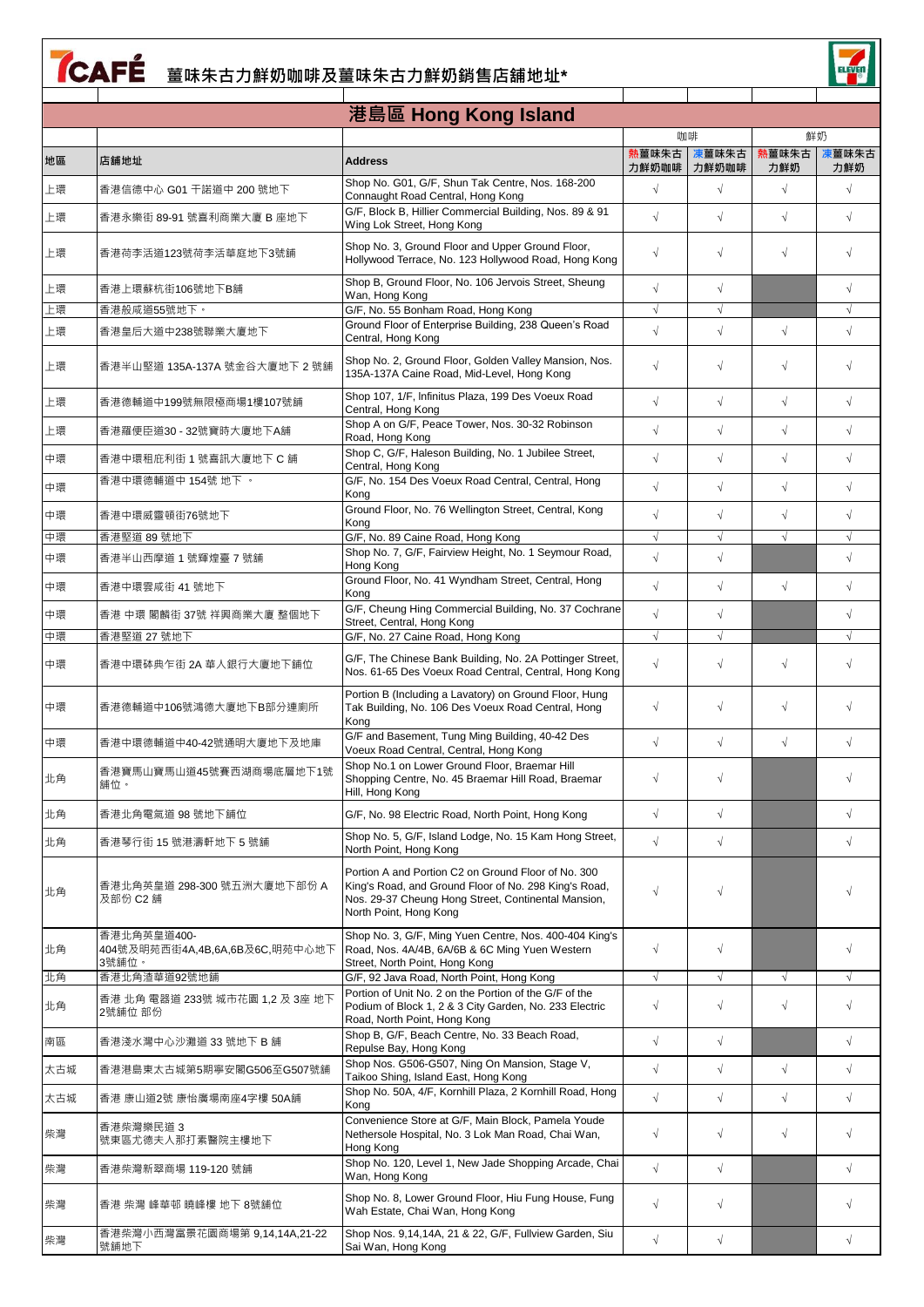|     |                                    |                                                                                                                                                                     |                | 咖啡             | 鮮奶           |              |
|-----|------------------------------------|---------------------------------------------------------------------------------------------------------------------------------------------------------------------|----------------|----------------|--------------|--------------|
| 地區  | 店舖地址                               | <b>Address</b>                                                                                                                                                      | 熟薑味朱古<br>力鮮奶咖啡 | 凍薑味朱古<br>力鮮奶咖啡 | 古未和薑縣<br>力鮮奶 | 凍薑味朱古<br>力鮮奶 |
| 柴灣  | 香港 柴灣 華廈街1號 環翠邨 環翠商場地下 G18舖        | Shop No. G18, G/F, Commercial/Car Park Block (also<br>known as Wan Tsui Estate Market Building), Wan Tsui<br>Estate, 1 Wah Ha Street, Chai Wan Hong Kong            | $\sqrt{ }$     | $\sqrt{}$      | $\sqrt{}$    | $\sqrt{ }$   |
| 柴灣  | 香港柴灣大潭道188號興民邨興民商場4樓403舖           | Shop No.403, Level 4, Hing Man Shopping Centre<br>(forming part of the Commercial/Car Park Block), Hing<br>Man Estate, No. 188 Tai Tam Road, Chai Wan, Hong<br>Kong | $\sqrt{}$      | $\sqrt{}$      | J            |              |
| 柴灣  | 香港柴灣興華村興華商場地下3號舖位。                 | Shop No. 3, G/F, Hing Wah Plaza, Hing Wah (I) Estate,<br>No. 11 Wan Tsui Road, Chai Wan, Hong Kong                                                                  | $\sqrt{}$      | $\sqrt{}$      | $\sqrt{}$    | $\sqrt{}$    |
| 灣仔  | 香港灣仔新鴻基中心1樓134至135號舖               | Shop Nos. 134-135, First Floor, Sun Hung Kai Centre,<br>No. 30 Harbour Road, Wan Chai, Hong Kong                                                                    | $\sqrt{}$      | $\sqrt{}$      | $\sqrt{}$    | $\sqrt{ }$   |
| 灣仔  | 香港灣仔駱克道 151 號地下 A 舖                | Shop A, G/F, No. 151 Lockhart Road, Wan Chai, Hong<br>Kong                                                                                                          | $\sqrt{}$      | $\sqrt{}$      | $\sqrt{}$    | $\sqrt{2}$   |
| 灣仔  | 香港灣仔港灣道 25 號海港中心地下 G6 號舖           | Shop No. G6, G/F, Harbour Centre, No. 25 Harbour<br>Road, Wan Chai, Hong Kong                                                                                       | $\sqrt{ }$     | $\sqrt{}$      | $\sqrt{}$    | $\sqrt{2}$   |
| 灣仔  | 香港灣仔天樂里 9-17 號兆豐大廈地下 C 舖           | Shop C, G/F, Siu Fung Building, Nos. 9-17 Tin Lok Lane,<br>Wan Chai, Hong Kong                                                                                      | $\sqrt{ }$     | $\sqrt{}$      | $\sqrt{}$    | $\sqrt{2}$   |
| 灣仔  | 香港灣仔軒尼詩道 313-317B 地下 G4 舖位         | Shop No. G4, G/F, CLI Building, Nos. 313-317B<br>Hennessy Road, Nos. 314-318 Lockhart Road, Wan<br>Chai, Hong Kong                                                  | $\sqrt{}$      | $\sqrt{}$      |              | $\sqrt{ }$   |
| 灣仔  | 香港灣仔盧押道 20 號地下 2 號舖                | Shop No. 2, G/F, Dannies House, No. 20 Luard Road,<br>Wan Chai. Hong Kong                                                                                           | $\sqrt{ }$     | $\sqrt{2}$     | $\sqrt{}$    | $\sqrt{ }$   |
| 灣仔  | 香港灣仔春園街 47-65 號新春園大廈地下G及H舖         | Shops G & H, G/F, New Spring Garden Mansion, Nos. 49<br>& 51 Spring Garden Lane, Wan Chai, Hong Kong                                                                | $\sqrt{}$      | $\sqrt{}$      | $\sqrt{}$    | $\sqrt{ }$   |
| 灣仔  | 香港灣仔軒尼斯道99號地下1及2號舖位。               | Shop Nos. 1 & 2, G/F, No. 99 Hennessy Road, Wan Chai,<br>Hong Kong                                                                                                  | $\sqrt{ }$     | $\sqrt{}$      |              | $\sqrt{}$    |
| 灣仔  | 香港灣仔摩利臣山道 12-18 號新都大廈 A,B,C 舖      | Portion of Shop Nos. A, B & G, G/F, Sun Tao Building,<br>Nos. 12-18 Morrison Hill Road, Wan Chai, Hong Kong                                                         | $\sqrt{}$      | $\sqrt{}$      |              | $\sqrt{}$    |
| 灣仔  | 香港駱克道64號地下舖位。                      | G/F, No. 64 Lockhart Road, Wan Chai, Hong Kong                                                                                                                      | $\sqrt{}$      | $\sqrt{}$      |              | $\sqrt{ }$   |
| 灣仔  | 香港灣仔譚臣道72號地下及閣樓                    | Ground Floor and Cockloft, No. 72 Thomson Road, Wan<br>Chai, Hong Kong                                                                                              | $\sqrt{ }$     | $\sqrt{}$      |              | $\sqrt{2}$   |
| 灣仔  | 香港告士打道 138 號聯合鹿島大廈地下 B 舖           | Shop B, G/F, Allied Kajima Building, No. 138 Gloucester<br>Road, Wan Chai, Hong Kong                                                                                | $\sqrt{ }$     | $\sqrt{}$      |              | $\sqrt{2}$   |
| 灣仔  | 香港灣仔莊士敦道25-33號長康大廈地下B舖及閣樓          | Shop B, Ground Floor and Cockloft, Cheong Hong<br>Mansion, Nos. 25-33 Johnston Road, Wan Chai, Hong<br>Kong                                                         | $\sqrt{}$      | $\sqrt{}$      | $\sqrt{}$    | $\sqrt{}$    |
| 灣仔  | 香港灣仔洛克道 376-382 號莊士企業大廈地下 1<br>號鋪位 | Shop No. 1, G/F, Chuang's Enterprises Building, No. 382<br>Lockhart Road, Wan Chai, Hong Kong                                                                       | $\sqrt{}$      | $\sqrt{}$      | $\sqrt{}$    | $\sqrt{ }$   |
| 灣仔  | 灣仔道113-117號得利商業大廈地下A1號舖            | Shop A1, G/F, Tak Lee Commercial Building, 113 - 117<br>Wanchai Road, HK                                                                                            | $\sqrt{}$      | $\sqrt{}$      | $\sqrt{}$    | $\sqrt{}$    |
| 灣仔  | 香港灣仔軒尼斯道245-<br>251號守時商業大廈地下A2舖位   | Shop No. A2, G/F, Success Commercial Building, Nos.<br>245-251 Hennessy Road, Wan Chai, Hong Kong                                                                   | $\sqrt{ }$     | $\sqrt{}$      | $\sqrt{}$    | $\sqrt{ }$   |
| 灣仔  | 香港灣仔港灣道1號會展廣場1樓102A及102B舖          | Shop 102A and 102B, 1/F, Shopping Arcade of<br>Convention Plaza, 1 Harbour Road, Wanchai, Hong Kong                                                                 | $\sqrt{}$      | $\sqrt{}$      | $\sqrt{}$    | $\sqrt{ }$   |
| 灣仔  | 香港灣仔菲林明道 11-15 號玉滿樓地下 C 舖          | Shop C, G/F, Jade House, Nos. 11-15 Fleming Road,<br>Wan Chai, Hong Kong                                                                                            | $\sqrt{ }$     | $\sqrt{}$      | $\sqrt{}$    | $\sqrt{ }$   |
| 炮台山 | 香港電氣道218號港灣東地下1號舖                  | Shop No.1. Ground Floor. Harbour East. 218 Electric<br>Road, Hong Kong                                                                                              | $\sqrt{ }$     | $\sqrt{}$      |              | $\sqrt{ }$   |
| 筲箕灣 | 香港筲箕灣道192-198 號延齡大廈地下 C 舖          | Shop C, G/F & M/F, Ellen Building, Nos. 192-198 Shau<br>Kei Wan Road, Hong Kong                                                                                     | $\sqrt{ }$     | $\sqrt{}$      |              | $\sqrt{2}$   |
| 筲箕灣 | 香港筲箕灣東大街 62-74 號太安閣地下 23-28 號舖     | Shop Nos. 23-28, G/F, Tai On Court, Nos. 62-74 Shau<br>Kei Wan Main Street East, Shau Kei Wan, Hong Kong                                                            | $\sqrt{}$      | $\sqrt{}$      |              | $\sqrt{ }$   |
| 筲箕灣 | 香港筲箕灣金華街 18 號金威樓地下                 | G/F, Kam Wai Building, No. 18 Kam Wa Street, Shau Kei<br>Wan, Hong Kong                                                                                             | $\sqrt{}$      | $\sqrt{}$      | $\sqrt{}$    | $\sqrt{ }$   |
| 西灣河 | 香港筲箕灣興民街1至18號協青社赛馬會大樓地下3<br>號舖位。   | Shop No. 3, G/F, Youth Outreach Jockey Club Building,<br>Nos. 1-18 Hing Man Street, Shau Kei Wan, Hong Kong                                                         | $\sqrt{}$      | $\sqrt{}$      | $\sqrt{}$    | $\sqrt{ }$   |
| 西灣河 | 香港筲箕灣道 15-31 號興祥大廈地下 E 舖           | Shop E, G/F, Hing Cheung Building, Nos. 15-31 Shau Kei<br>Wan Road, Hong Kong                                                                                       | $\sqrt{ }$     | $\sqrt{}$      | $\sqrt{}$    | $\sqrt{2}$   |
| 西環  | 香港德輔道西125號大興大廈地下E號舖位。              | Shop E, G/F, Tai Hing Building, No. 125 Des Voeux Road<br>West, Hong Kong                                                                                           | $\sqrt{ }$     | $\sqrt{2}$     | $\sqrt{2}$   | $\sqrt{}$    |
| 西環  | 香港 西環 第三街56-72號 福滿大廈 地下 A舗         | Shop A, G/F, Fook Moon Building, Nos. 56-72 Third<br>Street, Sai Wan, Hong Kong                                                                                     | $\sqrt{ }$     | $\sqrt{}$      |              | $\sqrt{}$    |
| 西環  | 香港西環卑路乍街18A,<br>20及20A號如意大樓地下1號舖   | Unit 1, Ground Floor, Yue Yee Mansion, Nos. 18A, 20 &<br>20A Belcher's Street, Western, Hong Kong                                                                   | $\sqrt{ }$     | $\sqrt{}$      |              | $\sqrt{ }$   |
| 西環  | 香港西營盤正街 18 號啟正中心地下 A 舖             | Shop A, G/F, Kaiser Centre, No. 18 Centre Street, Sai<br>Ying Pun, Hong Kong                                                                                        | $\sqrt{ }$     | $\sqrt{}$      | $\sqrt{}$    | $\sqrt{ }$   |
| 西環  | 香港石塘咀山道 20 號高雅大廈地下 C 舖             | Shop C on G/F & Cockloft B of GOA Building, Nos. 20-24<br>Hill Road, Hong Kong                                                                                      | $\sqrt{ }$     | $\sqrt{ }$     | $\sqrt{}$    | $\sqrt{2}$   |
| 西環  | 香港屈地街28號屈地大廈地下                     | Ground Floor, Whitty Street Court, No.28 Whitty Street,<br>Hong Kong                                                                                                | $\sqrt{}$      | $\sqrt{}$      | $\sqrt{}$    | $\sqrt{ }$   |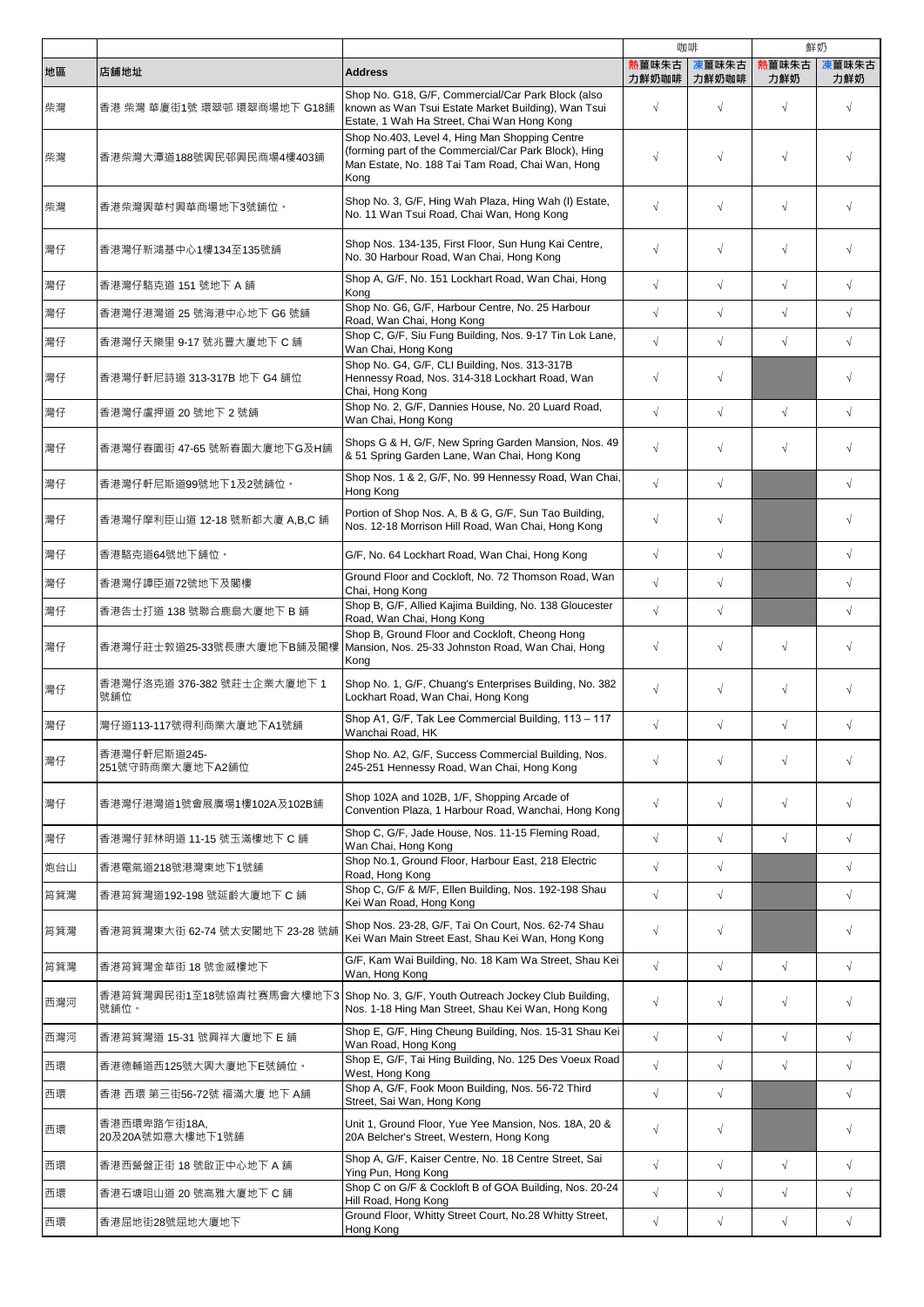|     |                                                                 |                                                                                                                                                                                   |            | 咖啡                   | 鮮奶           |              |
|-----|-----------------------------------------------------------------|-----------------------------------------------------------------------------------------------------------------------------------------------------------------------------------|------------|----------------------|--------------|--------------|
| 地區  | 店舖地址                                                            | <b>Address</b>                                                                                                                                                                    | 熱薑味朱古      | 凍薑味朱古<br>力鮮奶咖啡丨力鮮奶咖啡 | 熟薑味朱古<br>力鮮奶 | 凍薑味朱古<br>力鮮奶 |
| 西環  | 香港堅尼地城卑路乍街116-<br>122A號聯康新樓地下B舗                                 | Shop B, G/F, Luen Hong Apartment, 116-122A Belcher's<br>Street, Kennedy Town, Hong Kong                                                                                           | $\sqrt{ }$ | $\sqrt{}$            | $\sqrt{}$    | $\sqrt{ }$   |
| 西環  | 香港堅尼地城士美菲路45-51號及科士街34-<br>40號聯德聯興聯發聯安新樓Smithfield<br>Walk地下A1舖 | Shop A1, G/F, Smithfield Walk, Luen Tak, Luen Hing,<br>Luen Fat and Luen On Apartments, No. 45-51 Smithfield<br>Road and Nos. 34-40 Forbes Street, Kennedy Town,<br>Hong Kong     | $\sqrt{ }$ | $\sqrt{}$            | $\sqrt{}$    |              |
| 西環  | 香港厚和街52號厚和大廈地下5號舖                                               | Shop 5 on Ground Floor, Hau Wo Building, No. 52 Hau<br>Woo Street, Hong Kong                                                                                                      | $\sqrt{ }$ | $\sqrt{}$            | $\sqrt{}$    | $\sqrt{2}$   |
| 西環  | 香港西環皇后大道西 420-424 號冠華大廈地下 C<br>舖                                | Shop C, G/F, Koon Wah Building, Nos. 420-424 Queen's<br>Road West, Sai Wan, Hong Kong                                                                                             | $\sqrt{ }$ | $\sqrt{}$            | $\sqrt{}$    | $\sqrt{}$    |
| 西環  | 香港堅尼地城龍華街 20<br>號觀龍樓電梯穿梭大樓地下 1 號舖                               | Shop No. 1, G/F, Shuttle Lift Complex, Kwun Lung Lau,<br>No. 20 Lung Wah Street, Kennedy Town, Hong Kong                                                                          | $\sqrt{ }$ | $\sqrt{}$            | $\sqrt{}$    | $\sqrt{ }$   |
| 跑馬地 | 香港跑馬地黃泥涌道 15 號地下                                                | G/F and Cockloft together with the Yard on G/F of Winner<br>House, No. 15 Wong Nai Chung Road, Hong Kong                                                                          | $\sqrt{ }$ | $\sqrt{}$            |              | $\sqrt{ }$   |
| 銅鑼灣 | 香港銅鑼灣波斯富街60號地下                                                  | Ground Floor, No. 60 Percival Street, Causeway Bay,<br>Hong Kong                                                                                                                  | $\sqrt{ }$ | $\sqrt{2}$           | $\sqrt{ }$   | $\sqrt{2}$   |
| 銅鑼灣 | 香港 灣仔 駱克道478-484號 本德大廈 地下 G舗                                    | Shop G, G/F, Pun Tak Building, Nos. 478-484 Lockhart<br>Road, Causeway Bay, Hong Kong                                                                                             | $\sqrt{ }$ | $\sqrt{}$            | $\sqrt{}$    | $\sqrt{2}$   |
| 銅鑼灣 | 香港銅鑼灣禮頓道21-<br>23號均峰商業大廈地下A及B號舖                                 | Shop A & Portion of Shop B, Ground Floor, Vulcan<br>House, Nos. 21-23 Leighton Road, Causeway Bay, Hong<br>Kong                                                                   | $\sqrt{ }$ | $\sqrt{}$            |              | $\sqrt{ }$   |
| 銅鑼灣 | 香港銅鑼灣邊寧頓街17號地下                                                  | G/F, No. 17 Pennington Street, Causeway Bay, Hong<br>Kong                                                                                                                         | $\sqrt{ }$ | $\sqrt{}$            | $\sqrt{}$    | $\sqrt{}$    |
| 銅鑼灣 | 香港銅鑼灣摩頓臺 13至33 號灣景樓地下 8及9<br>號舖                                 | Shop Nos. 8 & 9, G/F, Bay View Mansion, Nos. 13-33<br>Moreton Terrace, Causeway Bay, Hong Kong                                                                                    | $\sqrt{ }$ | $\sqrt{}$            | $\sqrt{}$    | $\sqrt{}$    |
| 銅鑼灣 | 香港糖街15-23號銅鑼灣中心地下4號舖                                            | Shop No. 4, G/F, Causeway Bay Centre, Nos. 15 - 23<br>Sugar Street, Hong Kong                                                                                                     | $\sqrt{ }$ | $\sqrt{}$            | $\sqrt{2}$   | $\sqrt{2}$   |
| 銅鑼灣 | 香港大坑勵德邨邨榮樓第6座22 & 26號舖<br>(地下連一樓)                               | Shop Nos. 22 & 26 at G/F & Living Quarter at 1/F, Block<br>6, Tsuen Wing Lau, Lai Tak Tsuen, Tai Hang, Hong Kong                                                                  | $\sqrt{ }$ | $\sqrt{}$            | $\sqrt{}$    | $\sqrt{}$    |
| 銅鑼灣 | 香港銅鑼灣駱克道511號                                                    | G/F, 511 Lockhart Road, Causeway Bay, Hong Kong                                                                                                                                   | $\sqrt{ }$ | $\sqrt{}$            | $\sqrt{}$    | $\sqrt{ }$   |
| 銅鑼灣 | 香港銅鑼灣利園山道49-57號寶明大廈地下J舖                                         | Shop J, G/F, Po Ming Building, 49-57 Lee Garden Road,<br>Causeway Bay, Hong Kong                                                                                                  | $\sqrt{ }$ | $\sqrt{}$            | $\sqrt{}$    | $\sqrt{ }$   |
| 銅鑼灣 | 香港軒尼斯道463號地下及閣樓                                                 | Ground Floor and Mezzanine Floor, No. 463 Hennessy<br>Road, Hong Kong                                                                                                             | $\sqrt{ }$ | $\sqrt{2}$           | $\sqrt{2}$   | $\sqrt{2}$   |
| 香港仔 | 香港香港仔中心25號舖南寧街7-11號。                                            | Shop No. 25, G/F, Aberdeen Centre, Site 2, Nos. 7-11<br>Nam Ning Street, Aberdeen, Hong Kong                                                                                      | $\sqrt{ }$ | $\sqrt{}$            |              | $\sqrt{ }$   |
| 香港仔 | 香港薄扶林沙宣道 6 號地下                                                  | Convenience Store on Residential Complex of The<br>University of Hong Kong, No.6 Sassoon Road, Pokfulam,<br>Hong Kong                                                             | $\sqrt{ }$ | $\sqrt{}$            |              | $\sqrt{ }$   |
| 香港仔 | 香港薄扶林置富花園401+401A號舖位。                                           | Shop Nos. 401 & 401A, Fourth Floor, Chi Fu Landmark,<br>Chi Fu Fa Yuen, Pokfulam, Hong Kong                                                                                       | $\sqrt{ }$ | $\sqrt{}$            | $\sqrt{}$    | $\sqrt{}$    |
| 香港仔 | 香港香港仔田灣村田灣商場 102 號舖位                                            | Shop No. 102, 1/F, Tin Wan Shopping Centre, Tin Wan<br>Estate, Nos. 15, 17 and 26 Tin Wan Street, Aberdeen,<br>Hong Kong                                                          | $\sqrt{}$  | $\sqrt{}$            | $\sqrt{}$    | $\sqrt{ }$   |
| 香港仔 | 香港香港仔香港仔大道38號地下                                                 | G/F, No. 38 Aberdeen Main Road, Aberdeen, Hong Kong                                                                                                                               | $\sqrt{ }$ | $\sqrt{}$            | $\sqrt{}$    | $\sqrt{ }$   |
| 香港仔 | 香港香港仔成都道 20, 22, 24 & 28<br>號及西安街12號添喜大廈地下A, B & G<br>號舖部份6號舖   | Portion 6 of Shops A, B & G on Ground Floor of Albert<br>House, 20,22,24 & 28 Chengtu Road & No.12 Sai On<br>Street, Aberdeen, Hong Kong                                          | $\sqrt{}$  | $\sqrt{}$            | $\sqrt{}$    | $\sqrt{}$    |
| 鰂魚涌 | 香港鰂魚涌海光街13-15號海光苑地下5及6D號舖                                       | Shop 5 & 6D, Ground Floor, Hoi Kwong Court, Nos.13-15<br>Hoi Kwong Street, Quarry Bay, Hong Kong                                                                                  | $\sqrt{}$  | $\sqrt{}$            | $\sqrt{}$    | $\sqrt{}$    |
| 鰂魚涌 | 香港鰂魚涌英皇道963A地下舖位。                                               | G/F, No. 963A King's Road, Quarry Bay, Hong Kong                                                                                                                                  | $\sqrt{}$  | $\sqrt{}$            | $\sqrt{}$    | $\sqrt{}$    |
| 鰂魚涌 | 香港鰂魚涌海灣街2A號海堤街18-<br>22號濱海大廈地下A1舖                               | Shop A1 on Ground Floor, Riviera Mansion, No. 2A Hoi<br>Wan Street & Nos. 18, 20, 22 Hoi Tai Street, Quarry Bay,<br>Hong Kong                                                     | $\sqrt{}$  | $\sqrt{}$            | $\sqrt{}$    | $\sqrt{ }$   |
| 鴨脷洲 | 香港鴨利洲大街 25-31 號年豐大廈地下 6-9 號舖                                    | Shop Nos. 6-9, G/F, Ning Fung Mansion, Nos. 25-31 Main<br>Street, Ap Lei Chau, Hong Kong                                                                                          | $\sqrt{ }$ | $\sqrt{}$            | $\sqrt{}$    | $\sqrt{}$    |
| 鴨脷洲 | 香港鴨俐洲海怡半島海怡廣場西座地下第 47<br>號舖位                                    | Shop No. G47, G/F, Marina Square West Commercial<br>Block, South Horizons, Ap Lei Chau, Hong Kong                                                                                 | $\sqrt{}$  | $\sqrt{}$            | $\sqrt{}$    | $\sqrt{ }$   |
| 鴨脷洲 | 香港鴨脷洲邨利澤樓43號舖                                                   | Shop No. 43, G/F, Lei Chak House, Ap Lei Chau Estate,<br>Nos. 322, 326, 328, 330 & 332 Ap Lei Chau Bridge Road,<br>Hong Kong                                                      | $\sqrt{}$  | $\sqrt{}$            | $\sqrt{}$    | $\sqrt{}$    |
| 鴨脷洲 | 香港鴨利洲利東村道5號利東村商業中心二期地下<br>205 號鋪                                | Shop No. 205, Ground Floor, Commercial Complex 2<br>(Also known as Lei Tung Commercial Centre (Phase 2)),<br>Lei Tung Estate, No. 5 Lei Tung Estate Road, Apleichau,<br>Hong Kong | $\sqrt{}$  | $\sqrt{}$            | $\sqrt{}$    |              |
| 鴨脷洲 | 香港鴨利洲鴨利洲大街 127-139 號高寶閣地下 B<br>舖                                | Shop B, G/F, Coble Court, Nos. 127-139 Apleichau Main<br>Street, Apleichau, Hong Kong                                                                                             | $\sqrt{ }$ | $\sqrt{}$            | $\sqrt{}$    | $\sqrt{2}$   |
| 黃竹坑 | 香港南風徑1號港怡醫院一樓便利店舖                                               | Convenient Store on First Floor of Gleneagles Hong Kong<br>Hospital, No.1 Nam Fung Path, Hong Kong                                                                                | $\sqrt{}$  | $\sqrt{}$            |              | $\sqrt{}$    |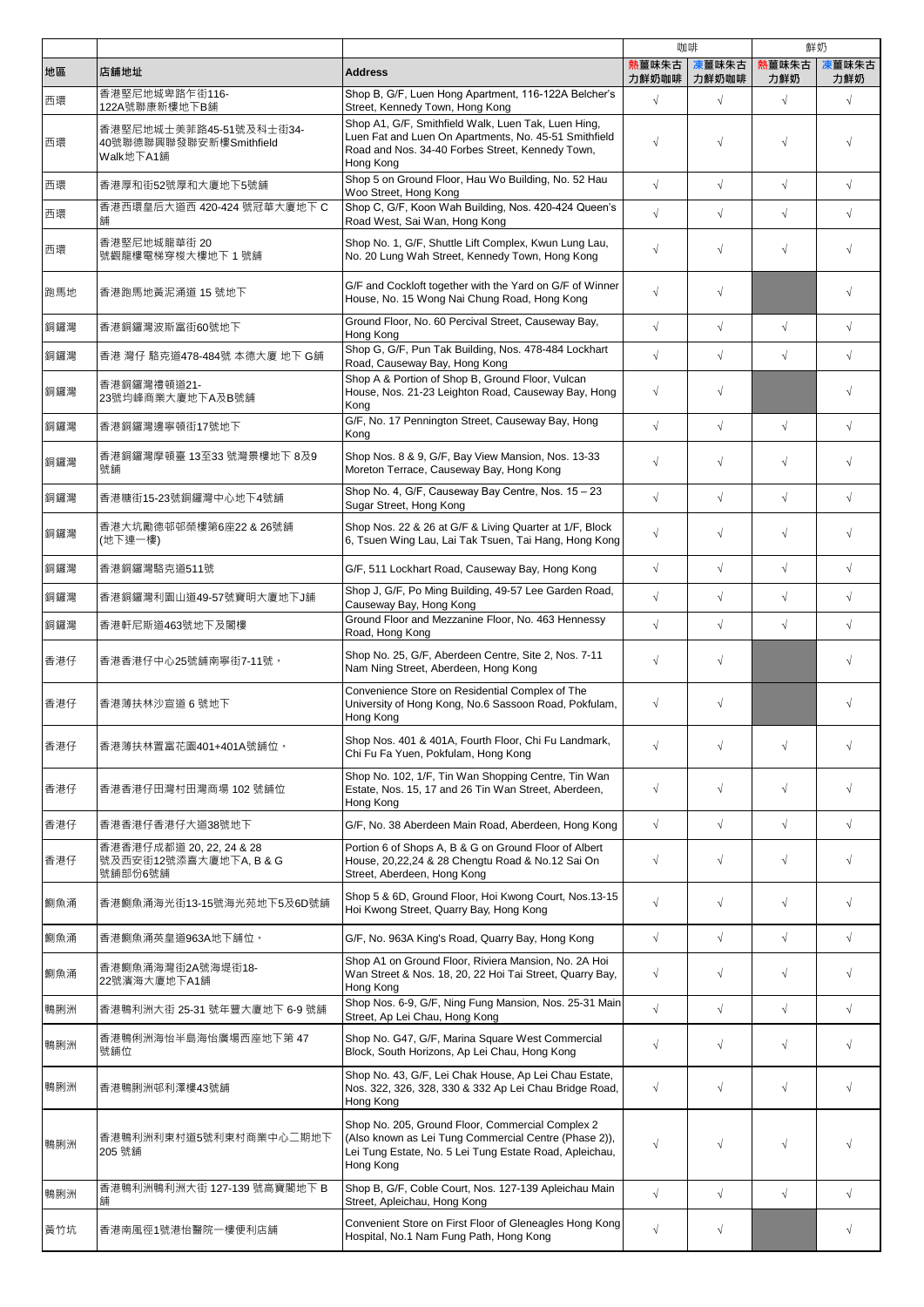|     |                                             | 九龍區 Kowloon                                                                                                                                         |                |                |              |              |
|-----|---------------------------------------------|-----------------------------------------------------------------------------------------------------------------------------------------------------|----------------|----------------|--------------|--------------|
|     |                                             |                                                                                                                                                     | 咖啡             |                |              | 鮮奶           |
| 地區  | 店舗地址                                        | <b>Address</b>                                                                                                                                      | 熱薑味朱古<br>力鮮奶咖啡 | 凍薑味朱古<br>力鮮奶咖啡 | 熱薑味朱古<br>力鮮奶 | 凍薑味朱古<br>力鮮奶 |
| 九龍城 | 九龍衙前圍道60號地下及閣樓                              | Shop on Ground Floor with A Cockloft above No.60 Nga<br>Tsin Wai Road, Kowloon                                                                      | $\sqrt{ }$     | $\sqrt{ }$     | $\sqrt{}$    | $\sqrt{2}$   |
| 九龍塘 | 九龍九龍塘聯合道320號建新中心地下11,12<br>及18號舖位           | Shop Nos. 11, 12 & 18 on G/F, Franki Centre, No. 320<br>Junction Road, Kowloon Tong, Kowloon                                                        | $\sqrt{ }$     | $\sqrt{ }$     |              | $\sqrt{}$    |
| 九龍塘 | 九龍九龍塘又一城地下G08舖                              | Shop G08, G/F, Festival Walk, Kowloon Tong, Kowloon                                                                                                 | $\sqrt{ }$     | $\sqrt{}$      | $\sqrt{}$    | $\sqrt{ }$   |
| 九龍灣 | 九龍九龍灣宏照道33號國際交易中心地下09號舖                     | Shop No. 9, G/F, Exchange Tower, No. 33 Wang Chiu<br>Road, Kowloon Bay, Kowloon                                                                     | $\sqrt{ }$     | $\sqrt{}$      | $\sqrt{}$    | $\sqrt{ }$   |
| 九龍灣 | 九龍彩雲(一)邨彩雲三期商場地下105號鋪                       | Shop Nos. B111, B113 & B114, G/F, Choi Wan Shopping<br>Centre (Phase 3), Choi Wan (I) Estate, No. 45 Clear<br>Water Bay Road, Ngau Chi Wan, Kowloon | $\sqrt{ }$     | $\sqrt{}$      |              | $\sqrt{}$    |
| 九龍灣 | 九龍九龍灣宏照道38號企業廣場5期 (MegaBox)<br>地下13及14號舖    | Unit Nos. 13 & 14 on Ground Floor of MegaBox,<br>Enterprise Square Five, No. 38 Wang Chiu Road,<br>Kowloon Bay, Kowloon                             | $\sqrt{ }$     | $\sqrt{}$      |              | $\sqrt{ }$   |
| 九龍灣 | 九龍九龍灣宏光道39號宏天廣場地下6號舖                        | Shop No. 6, G/F, Skyline Tower, No. 39 Wang Kwong<br>Road, Kowloon Bay, Kowloon                                                                     | $\sqrt{ }$     | $\sqrt{ }$     | $\sqrt{ }$   | $\sqrt{2}$   |
| 九龍灣 | 九龍牛頭角 77 號淘大花園二期 G205-207 舗                 | Shop Nos. G205-207, G/F, Amoy Plaza of Amoy Gardens<br>Phase II. No. 77 Ngau Tau Kok Road, Kowloon                                                  | $\sqrt{ }$     | $\sqrt{}$      | $\sqrt{ }$   | $\sqrt{ }$   |
| 九龍灣 | 九龍灣常悅道21號其士工程服務中心(又名<br>Eastmark) 地下6號舗位    | Shop 6, G/F, Chevalier Engineering Service Centre (Also<br>known as Eastmark), 21 Sheung Yuet Road, Kowloon<br>Bay, Kowloon                         | $\sqrt{ }$     | $\sqrt{ }$     | $\sqrt{ }$   | $\sqrt{2}$   |
| 九龍灣 | 九龍啟業邨啟賢樓地下4號舖                               | Shop 4, G/F, Kai Yin House, Kai Yip Estate, Kowloon                                                                                                 | $\sqrt{ }$     | $\sqrt{ }$     | $\sqrt{ }$   | $\sqrt{ }$   |
| 佐敦  | 九龍尖沙咀柯士甸道 45-53 號聯業大廈地下 A 舖                 | Shop A, G/F, TAL Building, Nos. 45-53 Austin Road,<br>Tsim Sha Tsui, Kowloon                                                                        | $\sqrt{ }$     | $\sqrt{}$      | $\sqrt{}$    | $\sqrt{}$    |
| 佐敦  | 九龍加士居道 30 號伊利沙伯醫院 D 座低層地下 3<br>號鋪           | Room 3 on LG/F, Block D, Queen Elizabeth Hospital, No.<br>30 Gascoigne Road, Kowloon                                                                | $\sqrt{ }$     | $\sqrt{}$      | $\sqrt{}$    | $\sqrt{2}$   |
| 佐敦  | 九龍北海街13-15號中栢大廈地下及閣樓                        | Ground Floor and Mezzanine Floor, Chung Pak Mansion,<br>Nos. 13-15 Pak Hoi Street, Jordan, Kowloon                                                  | $\sqrt{ }$     | $\sqrt{}$      |              | $\sqrt{2}$   |
| 佐敦  | 九龍 佐敦 柯士甸道 106號 耀基大樓 地下                     | Ground Floor, Yiu Kei Mansion, No. 106 Austin Road,<br>Jordan, Kowloon                                                                              | $\sqrt{ }$     | $\sqrt{}$      | $\sqrt{}$    | $\sqrt{}$    |
| 佐敦  | 九龍寶靈街 48-50 號地下                             | G/F, Nos. 48 & 50 Bowring Street, Kowloon                                                                                                           | $\sqrt{ }$     | $\sqrt{ }$     |              |              |
| 佐敦  | 九龍 佐敦 文英街 2-24號 文英樓 地下 24號舖                 | Shop No. 24 on G/F, Man Ying Buidling, Nos. 1-23 Man<br>Yuen Street and Nos. 2-24 Man Ying Street, Jordan,<br>Kowloon                               | $\sqrt{ }$     | $\sqrt{}$      |              | $\sqrt{ }$   |
| 佐敦  | 九龍 佐敦西貢街3-5號<br>昌華商業大廈地下一號舖位。               | Shop No. 1, G/F, Cheung Wah Commercial Building,<br>Nos. 3-5 Saigon Street, Jordan, Kowloon                                                         | $\sqrt{ }$     | $\sqrt{}$      |              | $\sqrt{2}$   |
| 佐敦  | 九龍柯士甸道 144 號祥景大廈地下 A 舖                      | Shop A, G/F, Cheung King Mansion, No. 144 Austin<br>Road, Kowloon                                                                                   | $\sqrt{ }$     | $\sqrt{}$      |              | $\sqrt{}$    |
| 佐敦  | 九龍彌敦道298-306號及佐敦道13, 13A-C,<br>15號華豐大廈地下A2舖 | Shop A2 on G/F, New Lucky House, Nos.298-306 Nathan<br>Road, Nos. 13, 13A-C, 15 Jordan Road, Kowloon                                                | $\sqrt{ }$     | $\sqrt{ }$     | $\sqrt{ }$   | $\sqrt{ }$   |
| 土瓜灣 | 九龍 馬頭圍 木廠街 1C 地下 及 閣樓                       | Ground Floor and Cockloft, No. 1C Mok Cheong Street,<br>Ma Tau Wai. Kowloon                                                                         | $\sqrt{ }$     | $\sqrt{}$      |              | $\sqrt{}$    |
| 大角咀 | 九龍大角咀福全街 25 號宏福樓地下                          | G/F, Wang Fuk House, Nos. 25 and 27 Fuk Tsun Street,<br>Tai Kok Tsui, Kowloon                                                                       | $\sqrt{ }$     | $\sqrt{}$      | $\sqrt{}$    | $\sqrt{}$    |
| 大角咀 | 九龍大角咀新九龍廣場地下 79-80 號舖                       | Shop Nos. 079-080, G/F, New Kowloon Plaza, No. 38 Tai<br>Kok Tsui Road, Tai Kok Tsui, Kowloon                                                       | $\sqrt{ }$     | $\sqrt{}$      | $\sqrt{}$    | $\sqrt{ }$   |
| 大角咀 | 九龍大角咀道 79 號興旺大廈地下 7 號舖                      | Shop No. 7, G/F, Hing Wong Mansion, No. 79 Tai Kok<br>Tsui Road. Kowloon                                                                            | $\sqrt{ }$     | $\sqrt{}$      | $\sqrt{}$    | $\sqrt{2}$   |
| 太子  | 九龍砵蘭街372-378號地下A號舖                          | Shop A on G/F, Nos. 372-378 Portland Street, Kowloon                                                                                                | $\sqrt{ }$     | $\sqrt{}$      |              | $\sqrt{2}$   |
| 尖沙咀 | 九龍尖沙咀加拿芬道22號地下舖位                            | G/F, No. 22 Carnarvon Road, Tsim Sha Tsui, Kowloon                                                                                                  | $\sqrt{}$      | $\sqrt{}$      | $\sqrt{}$    | $\sqrt{}$    |
| 尖沙咀 | 九龍尖沙咀宜昌街6號地下部份                              | Portion of Ground Floor, No. 6 Ichang Street, Tsim Sha<br>Tsui, Kowloon                                                                             | $\sqrt{ }$     | $\sqrt{}$      | $\sqrt{}$    | $\sqrt{2}$   |
| 尖沙咀 | 九龍金巴利道 27-33 號永利大廈地下 3 號舖                   | Shop No. 3, G/F, Wing Lee Building, Nos. 27-33<br>Kimberley Road, Tsim Sha Tsui, Kowloon                                                            | $\sqrt{ }$     | $\sqrt{}$      | $\sqrt{}$    | $\sqrt{2}$   |
| 尖沙咀 | 九龍 尖沙咀 河内道1A號 地下                            | Ground Floor, No. 1A Hanoi Road, Tsim Sha Tsui.<br>Kowloon                                                                                          | $\sqrt{ }$     | $\sqrt{}$      | $\sqrt{}$    | $\sqrt{2}$   |
| 尖沙咀 | 九龍尖沙咀金巴利道74 至76 號奇盛中心地下B號<br>舖位。            | Shop Unit B on G/F, Kee Shing Centre, Nos. 74-76<br>Kimberley Road, Tsim Sha Tsui, Kowloon                                                          | $\sqrt{ }$     | $\sqrt{}$      | $\sqrt{}$    | $\sqrt{2}$   |
| 尖沙咀 | 九龍 尖沙咀 柯士甸路14-18號 僑豐大廈地下<br>5及5A號 舖位        | Shop Nos. 5 & 5A, G/F, Kiu Fung Mansion, Nos. 14-18<br>Austin Avenue, Tsim Sha Tsui, Kowloon                                                        | $\sqrt{ }$     | $\sqrt{}$      | $\sqrt{}$    | $\sqrt{}$    |
| 尖沙咀 | 九龍尖沙咀赫德道 5-9A 德裕中心地下 1,2 號舖                 | Shop Nos. 1 & 2, G/F, Hart Avenue Plaza, Nos. 5-9A Hart<br>Avenue, Kowloon                                                                          | $\sqrt{ }$     | $\sqrt{}$      |              | $\sqrt{}$    |
| 尖沙咀 | 九龍尖沙咀麼地道1A-1H及1J美麗都大廈地下 27,<br>28號舖位及1樓34室。 | Shop Nos. 27-28, G/F & Shop No. 34 on 1/F, Mirador<br>Mansion, Nos. 1A-1H & 1J Mody Road, Tsim Sha Tsui,<br>Kowloon                                 | $\sqrt{}$      | $\sqrt{}$      |              | $\sqrt{ }$   |
| 尖沙咀 | 九龍尖沙咀中間道5-6號遠東大廈地下9號舖位                      | Shop No. 9, G/F, Far East Mansion, Nos. 5-6 Middle<br>Road, Tsim Sha Tsui, Kowloon                                                                  | $\sqrt{ }$     | $\sqrt{}$      |              | $\sqrt{2}$   |
| 尖沙咀 | 九龍尖沙咀加連威老道100號港晶中心地下56-<br>57號舖             | Shop Nos. 56-57, G/F, Harbour Crystal Centre, No.100<br>Granville Road, Tsim Sha Tsui, Kowloon                                                      | $\sqrt{ }$     | $\sqrt{}$      |              | $\sqrt{ }$   |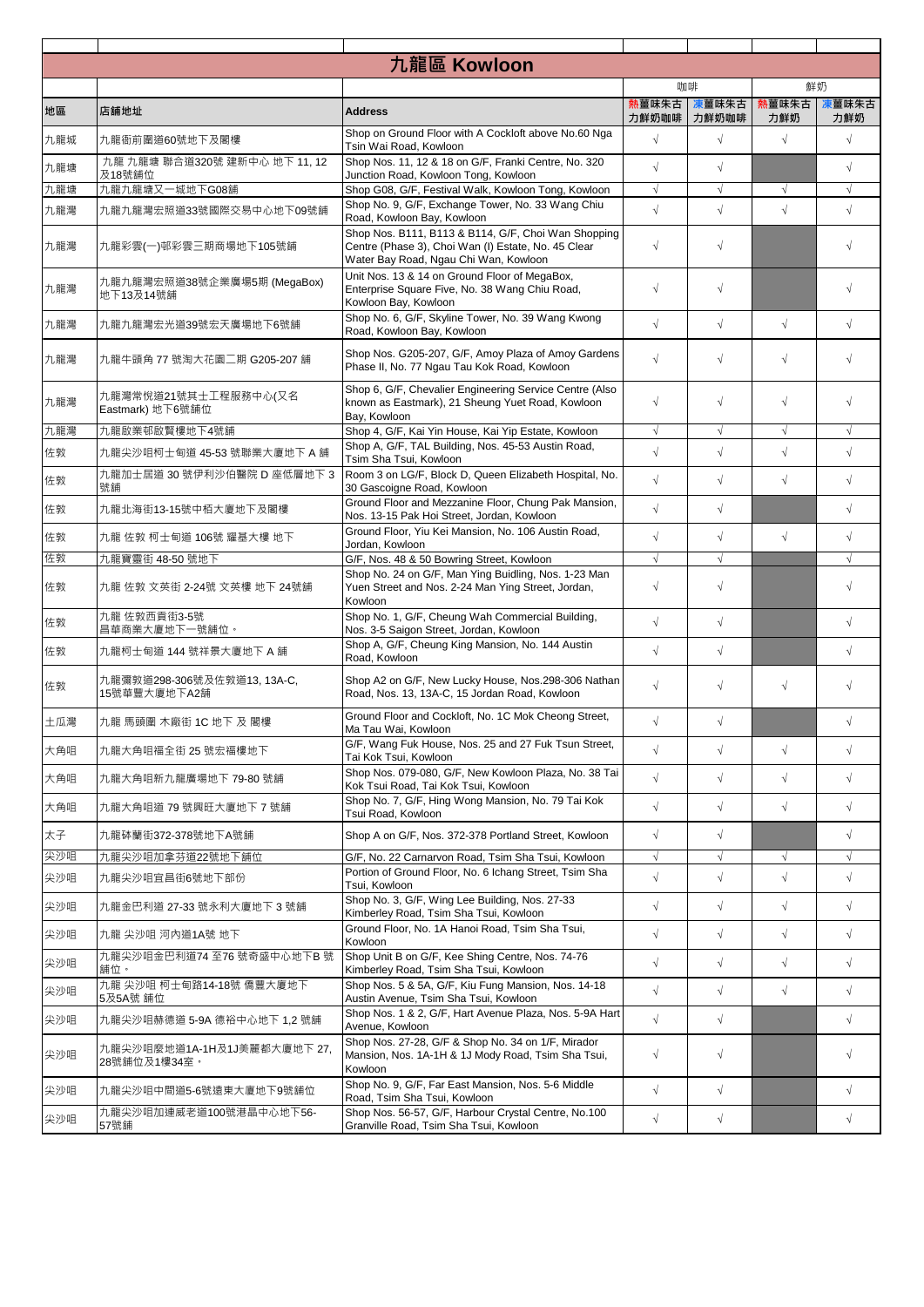|      |                                           |                                                                                                                                                                  |                | 咖啡             |                      | 鮮奶           |
|------|-------------------------------------------|------------------------------------------------------------------------------------------------------------------------------------------------------------------|----------------|----------------|----------------------|--------------|
| 地區   | 店舗地址                                      | <b>Address</b>                                                                                                                                                   | 熟薑味朱古<br>力鮮奶咖啡 | 凍薑味朱古<br>力鮮奶咖啡 | 人王昧若<br>熱薑味朱古<br>力鮮奶 | 凍薑味朱古<br>力鮮奶 |
| 尖沙咀  | 九龍尖沙咀漆咸道南57-59號金馬倫中心地下G1B,<br>G2, G3號舗    | Shop G1B, G2, G3, G/F, Cameron Centre, Nos.57-59<br>Chatham Road South, TST, Kln. (Facing Cameron Road)                                                          | $\sqrt{ }$     |                | $\sqrt{}$            |              |
| 尖沙咀  | 香港九龍尖沙咀廣東道33號中港城中國客運碼頭離<br>境大堂禁區笵圍3號舖     | Shop No.3 in the Restricted Area on the Departure Level<br>of China Hong Kong City China Ferry Terminal, No.33<br>Canton Road, Tsim Sha Tsui, Kowloon, Hong Kong | $\sqrt{ }$     | $\sqrt{ }$     | $\sqrt{}$            |              |
| 尖沙咀  | 九龍尖沙咀海港城港威商場四樓4015-6號舖                    | Shop 4015-6, Level 4, Gateway Arcade, Harbour City,<br>Tsim Sha Tsui, Kowloon                                                                                    | $\sqrt{ }$     | $\sqrt{}$      | $\sqrt{}$            | $\sqrt{2}$   |
| 尖沙咀  | 九龍尖沙咀漆咸道南 81 號南海大廈地下 A 舖<br>(舗面向天文台道)     | Shop A, G/F, South Sea Apartment, No. 81 Chatham<br>Road South, Tsim Sha Tsui, Kowloon                                                                           | $\sqrt{ }$     | $\sqrt{ }$     | $\sqrt{ }$           | $\sqrt{2}$   |
| 尖沙咀  | 九龍尖沙嘴樂道9號地下                               | Ground Floor, No.9 Lock Road, Tsim Sha Tsui, Kowloon                                                                                                             | $\sqrt{ }$     | $\sqrt{}$      | $\sqrt{}$            | $\sqrt{2}$   |
| 尖沙咀  | 九龍海防道47號地下舗及地下天井洗手間及一樓                    | Ground Floor & Water Closet at the yard on the Ground<br>Floor and First Floor, No.47 Haiphong Road, Kowloon                                                     | $\sqrt{ }$     | $\sqrt{}$      | $\sqrt{}$            | $\sqrt{}$    |
| 尖沙咀  | 九龍尖沙嘴嘉連威老道29A號瑞生嘉威酒店地下及<br>閣樓             | Shop (and Cockloft Thereof) on G/F, Soravit on Granville<br>Road, No.29A Granville Road, Tsim Sha Tsui, Kowloon                                                  | $\sqrt{ }$     | $\sqrt{}$      | $\sqrt{}$            | $\sqrt{}$    |
| 尖沙咀  | 九龍彌敦道63號i Square, MTR Floor, MTR 13號舖     | Shop MTR 13, MTR Floor, iSQUARE, 63 Nathan Road,<br>TST, Kln                                                                                                     | $\sqrt{ }$     | $\sqrt{}$      | $\sqrt{}$            | $\sqrt{2}$   |
| 尖沙咀東 | 九龍尖沙咀麼地道68號帝國中心地下G9-G11舖                  | Shop Nos. G9-G11, G/F, Empire Centre, No. 68 Mody<br>Road, Tsim Sha Tsui, Kowloon                                                                                | $\sqrt{ }$     | $\sqrt{}$      |                      | $\sqrt{2}$   |
| 尖沙咀東 | 九龍尖沙咀東加連威老道 96 號希爾頓中心地庫 1                 | Shop No. 5, LG/F, Hilton Tower, No. 96 Granville Road,                                                                                                           | $\sqrt{ }$     | $\sqrt{}$      | $\sqrt{}$            | $\sqrt{}$    |
| 彩虹   | 號鋪<br>九龍彩雲(一)邨彩雲二期商場UG層A116號鋪             | Tsim Sha Tsui East, Kowloon<br>Shop No. A116, UG/F, Choi Wan Shopping Centre<br>(Phase 2), Choi Wan (I) Estate, Ngau Chi Wan, Kowloon                            | $\sqrt{ }$     | $\sqrt{}$      | $\sqrt{}$            | $\sqrt{}$    |
| 慈雲山  | 九龍慈雲山毓華街 23 號慈雲山中心商場 3 樓 324<br>325 號舖    | Shop Nos. 324-325, Third Floor, Tsz Wan Shan Shopping<br>Centre, Tsz Lok Estate, No. 10 Wan Wah Street, Tsz<br>Wan Shan, Kowloon                                 | $\sqrt{ }$     | $\sqrt{}$      |                      | $\sqrt{ }$   |
| 新蒲崗  | 九龍 新蒲崗 大友街29號 宏基中心地下4號舖位                  | Workshop No. 4, G/F, Winning Centre, No. 29 Tai Yau<br>Street, San Po Kong, Kowloon                                                                              | $\sqrt{ }$     | $\sqrt{}$      | $\sqrt{}$            | $\sqrt{}$    |
| 旺角   | 九龍旺角砵蘭街244號遠東發展旺角大廈地下 B1                  | Shop B1, G/F, Far East Bank Mongkok Building, No. 244<br>Portland Street, Mong Kok, Kowloon                                                                      | $\sqrt{ }$     | $\sqrt{}$      |                      | $\sqrt{2}$   |
| 旺角   | 九龍奧海城 1期 商場 底層 UG02舖。                     | Shop No. UG02, UG/F, Olympian City 1, No. 11 Hoi Fai                                                                                                             | $\sqrt{ }$     | $\sqrt{}$      | $\sqrt{}$            | $\sqrt{2}$   |
| 旺角   | 九龍旺角運動場道 19號金華閣地下                         | Road, West Kowloon, Kowloon<br>G/F, Comfort Court, No. 19 Playing Field Road, Mong                                                                               | $\sqrt{ }$     | $\sqrt{}$      |                      | $\sqrt{2}$   |
| 旺角   | 九龍旺角海庭道2號海富商場地下12B 號 及13號舖                | Kok, Kowloon<br>Shop Nos. 12B and 13, G/F, Hoi Fu Shopping Centre, No.                                                                                           | $\sqrt{ }$     | $\sqrt{}$      |                      | $\sqrt{2}$   |
| 旺角   | 九龍旺角西洋菜街北157號恆安樓地下舖位                      | 2 Hoi Ting Road, Mong Kok, Kowloon<br>Ground Floor of Hang On Building, No. 157 Sai Yeung                                                                        | $\sqrt{ }$     | $\sqrt{}$      |                      | $\sqrt{2}$   |
| 旺角   | 九龍旺角太子道西(舗面向大南街)104-                      | Choi Street North, Mong Kok, Kowloon<br>Portion A on Ground Floor of Nos. 8 and 10 Tai Nan                                                                       | $\sqrt{ }$     | $\sqrt{}$      | $\sqrt{}$            | $\sqrt{2}$   |
| 旺角   | 106號,璟璜大廈地下8號及10號部份舖位。<br>九龍旺角旺角道21號地下舖位。 | Street, Mong Kok, Kowloon<br>G/F, No. 21 Mong Kok Road, Mong Kok, Kowloon                                                                                        |                |                |                      |              |
|      |                                           | Shop Nos. 3a, 3b & 3c, G/F, Nos. 479-481 Shanghai                                                                                                                |                |                |                      |              |
| 旺角   | 九龍 旺角上海街 479-481號地下 3a, 3b & 3c 舖位        | Street, Mong Kok, Kowloon<br>Shop No. 16, G/F, Concord Building, Nos. 60-102, 104A                                                                               | $\sqrt{ }$     | $\sqrt{}$      |                      | $\sqrt{}$    |
| 旺角   | 九龍旺角豉油街 60-104 號鴻都大廈地下 16 號舖              | & 104B Soy Street, Mong Kok, Kowloon<br>Ground Floor of Tai Wah Mansion, No. 178 Prince                                                                          | $\sqrt{ }$     | $\sqrt{}$      |                      | $\sqrt{2}$   |
| 旺角   | 九龍旺角太子道西178號太華樓地下                         | Edward Road West, Kowloon                                                                                                                                        | $\sqrt{ }$     | $\sqrt{}$      |                      | $\sqrt{2}$   |
| 旺角   | 九龍旺角亞皆老街99號地舖。                            | G/F, No. 99 Argyle Street, Mong Kok, Kowloon                                                                                                                     | $\sqrt{ }$     | $\sqrt{}$      | $\sqrt{}$            | $\sqrt{}$    |
| 旺角   | 九龍亞皆老街40-46號及通菜街84-<br>86號利群大廈地下A舖及閣樓A室   | Shop A on Ground Floor and Flat A on Mezzanine Floor,<br>Lee Kwan Building, Nos.40-46 Argyle Street, Nos.84-86<br>Tung Choi Street, Kowloon                      | $\sqrt{ }$     | $\sqrt{}$      | $\sqrt{}$            | $\sqrt{}$    |
| 旺角   | 九龍登打士街41-43號地下6號舖                         | Shop 6, G/F, Nos.41-43 Dundas Street, Kowloon                                                                                                                    | $\sqrt{}$      | $\sqrt{}$      | $\sqrt{}$            | $\sqrt{}$    |
| 旺角   | 九龍彌敦道534-<br>538號嘉榮大廈地下3號舖部份(又名3A號舖)      | Portion of Shop No.3 on Ground Floor (also known as<br>Shop 3A) Ka Wing Building, Nos.534-538 Nathan Road,<br>Kowloon                                            | $\sqrt{ }$     | $\sqrt{ }$     | $\sqrt{}$            | $\sqrt{}$    |
| 旺角   | 九龍彌敦道601號創興廣場地下C舖                         | Shop C on G/F, Chong Hing Square, No. 601 Nathan<br>Road, Kowloon                                                                                                | $\sqrt{ }$     | $\sqrt{}$      | $\sqrt{ }$           | $\sqrt{2}$   |
| 旺角   | 九龍旺角上海街 514 號地下                           | G/F, No. 514 Shanghai Street, Mong Kok, Kowloon                                                                                                                  | $\sqrt{ }$     | $\sqrt{ }$     | $\sqrt{ }$           | $\sqrt{}$    |
| 油麻地  | 九龍油麻地吳松街 42-52 號大觀樓地下                     | Portion of G/F, Tai Koon Mansion, Nos. 42-52 Woosung<br>Street, Yau Ma Tei, Kowloon                                                                              | $\sqrt{ }$     | $\sqrt{}$      | $\sqrt{}$            | $\sqrt{2}$   |
| 油麻地  | 九龍廟街 47-57 號正康大廈地下6號舖                     | Shop No. 6, G/F, Cheng Hong Building, Nos. 47-57<br>Temple Street, Kowloon                                                                                       | $\sqrt{ }$     | $\sqrt{}$      |                      | $\sqrt{}$    |
| 油麻地  | 九龍 油麻地上海街141號地下                           | G/F, No. 141 Shanghai Street, Yau Ma Tei, Kowloon                                                                                                                | $\sqrt{ }$     | $\sqrt{}$      |                      | $\sqrt{}$    |
| 油麻地  | 九龍廟街95-97號地下A舗                            | Shop A on Ground Floor, Nos. 95-97 Temple Street,<br>Kowloon                                                                                                     | $\sqrt{ }$     | $\sqrt{ }$     | $\sqrt{}$            | $\sqrt{}$    |
| 深水埗  | 九龍荔枝角道 392-394 號地下 A-B 舖                  | Shop A & B, G/F and the entire Basement, Lee Luen Yick<br>Building, Nos. 392-394 Lai Chi Kok Road, Sham Shui Po,<br>Kowloon                                      | $\sqrt{ }$     | $\sqrt{}$      |                      | $\sqrt{ }$   |
| 深水埗  | 九龍青山道156-162號永基商業大廈地下B舗。                  | Shop B, G/F, Wing Kee Commercial Building, Nos. 156-<br>162 Castle Peak Road, Sham Shui Po, Kowloon                                                              | $\sqrt{ }$     | $\sqrt{ }$     | $\sqrt{}$            | $\sqrt{2}$   |
| 深水埗  | 九龍深水埗海達邨第二期地下G-01舗                        | Shop No. G-01, G/F, Hoi Tat Estate (Phase 2), Sham<br>Shui Po, Kowloon                                                                                           | $\sqrt{ }$     | $\sqrt{ }$     | $\sqrt{}$            | $\sqrt{2}$   |
| 牛頭角  | 九龍牛頭角觀塘花園大廈孔雀樓 285 號地下舖位                  | Shop No. 285, Hung Cheuk Lau, Kwun Tong Garden<br>Estate, No. 285 Ngau Tau Kok Road, Kwun Tong,<br>Kowloon                                                       | $\sqrt{ }$     | $\sqrt{ }$     | $\sqrt{}$            | $\sqrt{}$    |
| 秀茂坪  | 九龍秀茂坪秀茂坪商場地下22號舖位                         | Shop No. 22, G/F, Sau Mau Ping Shopping Centre, Sau<br>Mau Ping, Kowloon                                                                                         | $\sqrt{ }$     | $\sqrt{}$      | $\sqrt{}$            | $\sqrt{ }$   |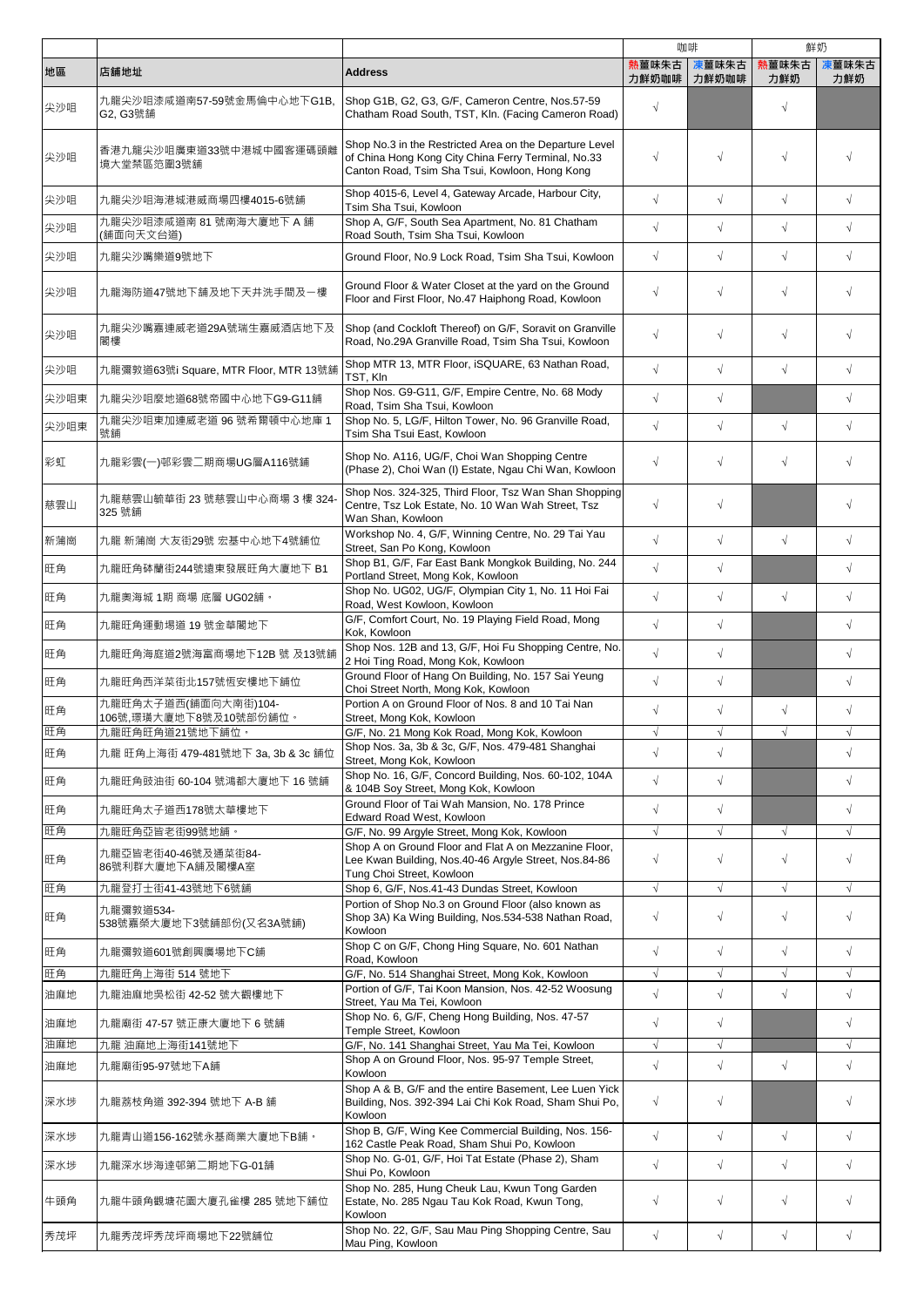|     |                                                                                                                           |                                                                                                                                                                                                                                                |                | 咖啡             |              | 鮮奶           |
|-----|---------------------------------------------------------------------------------------------------------------------------|------------------------------------------------------------------------------------------------------------------------------------------------------------------------------------------------------------------------------------------------|----------------|----------------|--------------|--------------|
| 地區  | 店舗地址                                                                                                                      | <b>Address</b>                                                                                                                                                                                                                                 | 熟薑味朱古<br>力鮮奶咖啡 | 凍薑味朱古<br>力鮮奶咖啡 | 熱薑味朱古<br>力鮮奶 | 凍薑味朱古<br>力鮮奶 |
| 秀茂坪 | 九龍秀茂坪村第三期停車場 1<br>號舖地下香港灣仔軒尼斯道245-<br>251號守時商業大廈地下A2舖位                                                                    | Shop No. 1, Carpark Block, Phase III, Sau Mau Ping (III)<br>Estate, Kowloon                                                                                                                                                                    | $\sqrt{ }$     | $\sqrt{}$      | $\sqrt{ }$   | $\sqrt{ }$   |
| 紅磡  | 九龍紅磡香港理工大學邵逸夫樓二樓VA206 室                                                                                                   | Room VA206, 2/F, Shaw's Amenities Building, The Hong<br>Kong Polytechnic University Campus, Hung Hom, Hong<br>Kong                                                                                                                             | $\sqrt{ }$     | $\sqrt{ }$     | $\sqrt{}$    | $\sqrt{}$    |
| 紅磡  | 九龍紅磡黃埔花園第四期地下G13及G13A 號舖                                                                                                  | Shop Nos. G13 and G13A, G/F, Site 4 (Palm Mansions),<br>Whampoa Garden, No. 7 Shung King Street, Hung Hom,<br>Kowloon                                                                                                                          | $\sqrt{ }$     | $\sqrt{}$      | $\sqrt{}$    | $\sqrt{ }$   |
| 紅磡  | 九龍紅磡民裕街37至45號凱旋工商中心1期地下B1<br>號 舖位。                                                                                        | Unit B1, G/F, Kaiser Estate, Nos. 37-45 Man Yue Street,<br>Hung Hom, Kowloon                                                                                                                                                                   | $\sqrt{ }$     | $\sqrt{}$      |              | $\sqrt{2}$   |
| 紅磡  | 土瓜灣馬頭圍道37-<br>39號紅磡商業中心地下42舖部份 (名為42C號舖)                                                                                  | Portion of Unit No. 42 (named as Shop 42C) on Ground<br>Floor, Hunghom Commercial Centre, Nos. 37-39 Ma Tau<br>Wai Road, Kowloon                                                                                                               | $\sqrt{ }$     | $\sqrt{}$      | $\sqrt{}$    | $\sqrt{}$    |
| 紅磡  | 九龍紅磡黃埔花園紫荊苑 11 期地下 3C 舖                                                                                                   | Shop No. G3C, G/F, Bauhinia Mansion (Site 11),<br>Whampoa Garden, Hung Hom, Kowloon                                                                                                                                                            | $\sqrt{ }$     | $\sqrt{ }$     | $\sqrt{}$    | $\sqrt{2}$   |
| 紅磡  | 九龍紅磡黃埔新村民泰街 2-32 永華及達華樓地下<br>B2A-B2B                                                                                      | Shop B2A & B2B, G/F, Wing Wah and Yuen Wah<br>Building (Blocks F and G of Whampoa Estate), Nos. 2-32<br>Man Tai Street, 17-27, 27A-G Tak Man Street, Kowloon                                                                                   | $\sqrt{ }$     | $\sqrt{}$      | $\sqrt{ }$   | $\sqrt{ }$   |
| 紅磡  | 九龍北拱街8號薈點地下 5號舖                                                                                                           | Shop 5, G/F, The Met Focus, No.8 Pak Kung Street,<br>Kowloon                                                                                                                                                                                   | $\sqrt{ }$     | $\sqrt{}$      | $\sqrt{ }$   | $\sqrt{2}$   |
| 紅磡  | 九龍德民街31,31A-31G, 33,35,39 & 41號,<br>民泰街34, 36, 38, 42 & 44號,<br>民兆街2,4,6,8,10,12,14,16,18 & 20號(黃埔新邨H&I<br>座) 安華及樂華樓地下N3舖 | Shop No. N3 on G/F, On Wah & Lok Wah Building<br>(Blocks H & I of Whampoa Estate)<br>Nos.2,4,6,8,10,12,14,16,18 & 20 Man Siu Street, Nos. 34,<br>36, 38, 42 & 44 Man Tai Street and Nos. 31, 31A-31G,<br>33,35,39 & 41 Tak Man Street, Kowloon | $\sqrt{ }$     | $\sqrt{ }$     | $\sqrt{ }$   |              |
| 美孚  | 九龍美孚新村百老匯街 69-119 號地下 99C 號舖                                                                                              | Shop No. 99C, G/F, Nos. 69-119 Broadway, Mei Foo Sun<br>Chuen, Kowloon                                                                                                                                                                         | $\sqrt{ }$     | $\sqrt{}$      | $\sqrt{}$    | $\sqrt{2}$   |
| 荔枝角 | 九龍荔枝角海麗邨海麗商場地下 8號舖位。                                                                                                      | Shop No. 8, G/F, Hoi Lai Shopping Centre, Hoi Lai<br>Estate, Lai Chi Kok, Kowloon                                                                                                                                                              | $\sqrt{ }$     | $\sqrt{}$      |              | $\sqrt{2}$   |
| 荔枝角 | 九龍荔枝角瑪嘉烈醫院道 2-10<br>號瑪嘉烈醫院大樓地下                                                                                            | The Convenience Store, G/F, Main Block, Princess<br>Margaret Hospital, Nos. 2-10 Princess Margaret Hospital<br>Road, Lai Chi Kok, Kowloon                                                                                                      | $\sqrt{ }$     |                | $\sqrt{}$    |              |
| 藍田  | 九龍廣田村廣田商場 1 號舖位                                                                                                           | Shop No. 1, G/F, Kwong Tin Shopping Centre, Kwong Tin<br>Estate, No. 168 Pik Wan Road, Lam Tin, Kowloon                                                                                                                                        | $\sqrt{ }$     | $\sqrt{}$      |              | $\sqrt{ }$   |
| 藍田  | 香港九龍藍田啓田道50號啟田邨及安田邨(啟田商<br>場)多層商業/停車場地下3號舖                                                                                | Shop No. 3, Ground Floor, Kai Tin Shopping Centre, Kai<br>Tin Estate and On Tin Estate, 50 Kai Tin Road, Lam Tin,<br>Kowloon                                                                                                                   | $\sqrt{ }$     | $\sqrt{}$      | $\sqrt{}$    | $\sqrt{}$    |
| 觀塘  | 九龍觀塘偉業街223至231號觀塘223(宏利金融中心<br>)1樓14號舖                                                                                    | Shop No. 14, 1/F, Manulife Financial Centre, Nos. 223-<br>231 Wai Yip Street, Kwun Tong, Kowloon                                                                                                                                               | $\sqrt{ }$     | $\sqrt{}$      | $\sqrt{ }$   | $\sqrt{2}$   |
| 觀塘  | 九龍 觀塘巧明街 94 - 96號, 鴻圖中心 地下 3<br>號舖位。                                                                                      | Unit 3, Ground Floor, Hung To Centre, Nos. 94-96 How<br>Ming Street, Kwun Tong, Kowloon                                                                                                                                                        | $\sqrt{ }$     | $\sqrt{}$      |              | $\sqrt{2}$   |
| 觀塘  | 九龍觀塘駿業里10號業運工業大廈地下A舖位。                                                                                                    | Shop A, G/F, Yip Win Factory Building, No. 10 Tsun Yip<br>Lane, Kwun Tong, Kowloon                                                                                                                                                             | $\sqrt{ }$     | $\sqrt{}$      | $\sqrt{}$    | $\sqrt{}$    |
| 觀塘  | 九龍觀塘鴻圖道44至46號世紀工商中心地下1D號<br>舗位                                                                                            | Shop No. 1D, G/F, Century Centre, Nos. 44-46 Hung To<br>Road, Kwun Tong, Kowloon                                                                                                                                                               | $\sqrt{ }$     | $\sqrt{ }$     |              | $\sqrt{}$    |
| 觀塘  | 九龍觀塘駿業街 64 號南益商業中心地下                                                                                                      | G/F, South Asia Commercial Centre, No. 64 Tsun Yip<br>Street, Kwung Tong, Kowloon                                                                                                                                                              | $\sqrt{ }$     | $\sqrt{}$      |              | $\sqrt{2}$   |
| 觀塘  | 九龍官塘通明街7號光明大樓地下鋪位                                                                                                         | G/F, Kwong Ming Building, No. 7 Tung Ming Street,<br>Kwun Tong, Kowloon                                                                                                                                                                        | $\sqrt{ }$     | $\sqrt{}$      |              | $\sqrt{2}$   |
| 觀塘  | 九龍觀塘海濱道 83 號 One Bay East Citi Tower<br>-樓 E4 號舖                                                                          | Shop No. E4 on First Floor, Citi Tower, One Bay East,<br>No. 83 Hoi Bun Road, Kwun Tong, Kowloon                                                                                                                                               | $\sqrt{ }$     | $\sqrt{}$      | $\sqrt{}$    | $\sqrt{2}$   |
| 觀塘  | 九龍官塘翠屏村翠屏商場 1B 舖位                                                                                                         | Shop No. 1B, M1 Floor, Tsui Ping North Shopping Circuit,<br>Tsui Ping (North) Estate, No. 19 Tsui Ping Road, Kwun<br>Tong, Kowloon                                                                                                             | $\sqrt{ }$     | $\sqrt{}$      | $\sqrt{ }$   | $\sqrt{}$    |
| 觀塘  | 九龍官塘偉業街111號均輝中心地下                                                                                                         | G/F, Hecny Centre, No. 111 Wai Yip Street, Kwun Tong,<br>Kowloon                                                                                                                                                                               | $\sqrt{ }$     | $\sqrt{ }$     | $\sqrt{}$    | $\sqrt{ }$   |
| 觀塘  | 香港九龍觀塘海濱道77號海濱匯1座及2座一樓15號<br>舖                                                                                            | Shop No.15 on First Floor, Tower 1 and Tower 2, The<br>Quayside, 77 Hoi Bun Road, Kwun Tong, Kowloon, Hong<br>Kong                                                                                                                             | $\sqrt{ }$     | $\sqrt{}$      | $\sqrt{}$    | $\sqrt{}$    |
| 觀塘  | 九龍觀塘觀塘道388號創紀之城地下2B舖位。                                                                                                    | Shop No. 2B, G/F, Millennium City 1, No. 388 Kwun Tong<br>Road, Kwun Tong, Kowloon                                                                                                                                                             | $\sqrt{ }$     | $\sqrt{}$      | $\sqrt{}$    | $\sqrt{2}$   |
| 觀塘  | 九龍官塘道348號國際貿易中心地下G03舗                                                                                                     | Shop No. G03 on Ground Level of International Trade<br>Tower, 348 Kwun Tong Road, Kwun Tong, Kowloon                                                                                                                                           | $\sqrt{ }$     | $\sqrt{}$      | $\sqrt{}$    | $\sqrt{2}$   |
| 觀塘  | 九龍官塘創業街31號 LT Tower地下G01舗位                                                                                                | Shop G01, G/F, LT Tower, No.31 Chong Yip Street, Kwun<br>Tong, Kowloon                                                                                                                                                                         | $\sqrt{ }$     | $\sqrt{}$      | $\sqrt{}$    | $\sqrt{}$    |
| 觀塘  | 九龍觀塘麗港城商場第 22, 23& 23A 舖位地下                                                                                               | Shop Nos. 22 & 23, G/F, Laguna Plaza, No. 88 Cha Kwo<br>Ling Road, Laguna City, Kowloon                                                                                                                                                        | $\sqrt{ }$     | $\sqrt{}$      | $\sqrt{}$    | $\sqrt{}$    |
| 觀塘  | 九龍官塘協和街130號聯合醫院S座地下便利店                                                                                                    | Convenience Store at G/F, Block S, United Christian<br>Hospital, No.130 Hip Wo Street, Kwun Tong, Kowloon                                                                                                                                      | $\sqrt{ }$     | $\sqrt{}$      | $\sqrt{}$    | $\sqrt{}$    |
| 長沙灣 | 九龍 長沙灣 長義街 10號 昌隆工業大廈 地下 2A<br>舖位。                                                                                        | Unit No. 2A, G/F, Cheung Lung Industrial Building, No. 10<br>Cheung Yee Street, Cheung Sha Wan, Kowloon                                                                                                                                        | $\sqrt{ }$     | $\sqrt{}$      |              | $\sqrt{}$    |
| 長沙灣 | 九龍 長沙灣 長沙灣道 681號 貿易廣場 地下<br>1B舗位。                                                                                         | Shop No. 1B, G/F, Trade Square, No. 681 Cheung Sha<br>Wan Road, Cheung Sha Wan, Kowloon                                                                                                                                                        | $\sqrt{ }$     | $\sqrt{}$      |              | $\sqrt{2}$   |
| 長沙灣 | 九龍長沙灣元州街303號元州邨元州商場地下G17<br>號舖                                                                                            | Shop No. G17, G/F, Un Chau Shopping Centre, Un Chau<br>Estate, No. 303 Un Chau Street, Cheung Sha Wan,<br>Kowloon                                                                                                                              | $\sqrt{ }$     | $\sqrt{ }$     | $\sqrt{ }$   | $\sqrt{}$    |
| 長沙灣 | 九龍長沙灣道231號地下                                                                                                              | G/F, No. 231 Cheung Sha Wan Road, Kowloon<br>Shop No. N116, 1/F, Temple Mall North, Upper Wong Tai                                                                                                                                             | $\sqrt{ }$     | $\sqrt{}$      | $\sqrt{}$    | $\sqrt{}$    |
| 黃大仙 | 九龍黃大仙龍翔道136號黃大仙上邨黃大仙中心北<br>館一樓N116號舖                                                                                      | Sin Estate, No. 136 Lung Cheung Road, Wong Tai Sin,<br>Kowloon                                                                                                                                                                                 | $\sqrt{}$      | $\sqrt{}$      |              | $\sqrt{}$    |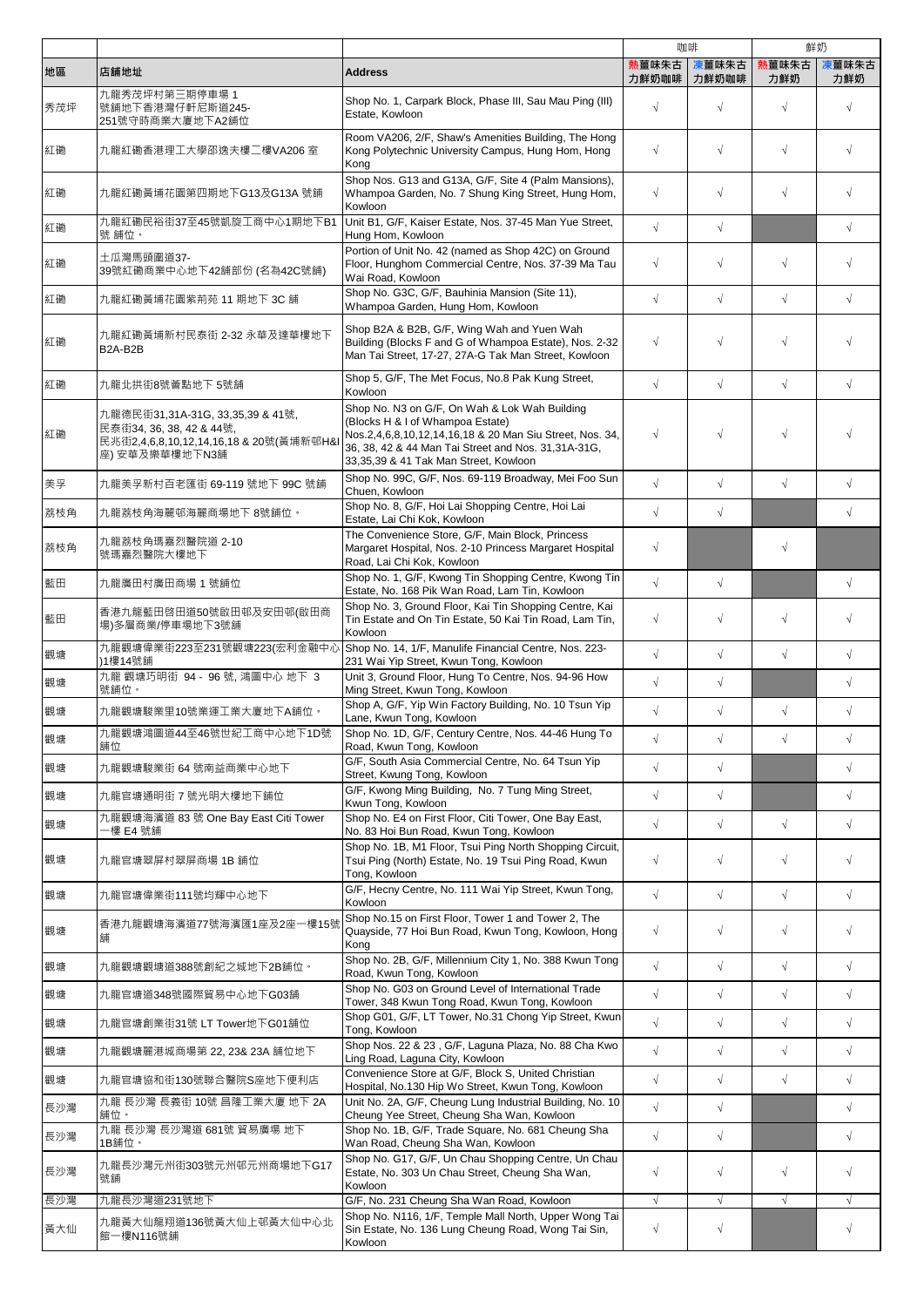|     |                                                                                       |                                                                                                                                                           |                | 咖啡             |              | 鮮奶           |
|-----|---------------------------------------------------------------------------------------|-----------------------------------------------------------------------------------------------------------------------------------------------------------|----------------|----------------|--------------|--------------|
| 地區  | 店舗地址                                                                                  | <b>Address</b>                                                                                                                                            | 熱薑味朱古<br>力鮮奶咖啡 | 凍薑味朱古<br>力鮮奶咖啡 | 熱薑味朱古<br>力鮮奶 | 凍薑味朱古<br>力鮮奶 |
| 黃大仙 | 九龍黃大仙下村二期龍樂樓地下 1號舖                                                                    | Shop No. 1, G/F, Lung Lok House, Lower Wong Tai Sin<br>(2) Estate, Wong Tai Sin, Kowloon                                                                  | $\sqrt{ }$     | $\sqrt{}$      | $\sqrt{}$    | $\sqrt{ }$   |
| 黃大仙 | 九龍龍翔道新光中心                                                                             | Shop 001, G/F, M2 Hsin Kuang Centre, 120 Lung Cheung<br>Road, Kowloon                                                                                     | $\sqrt{ }$     | $\sqrt{}$      | $\sqrt{}$    | $\sqrt{}$    |
| 黃大仙 | 九龍黃大仙啟鑽苑啟鑽商場第一期地下G09號舖^<br>(於22/11/2021開幕)                                            | Shop No. G09, Ground Floor, Kai Chuen Shopping<br>Centre, Kai Chuen Court (Phase 1), Wong Tai Sin,<br>Kowloon                                             | $\sqrt{}$      | $\sqrt{}$      | $\sqrt{}$    | $\sqrt{ }$   |
|     |                                                                                       |                                                                                                                                                           |                |                |              |              |
|     |                                                                                       | 新界區 New Territories                                                                                                                                       |                | 咖啡             | 鮮奶           |              |
| 地區  | 店舗地址                                                                                  | <b>Address</b>                                                                                                                                            | 熱薑味朱古<br>力鮮奶咖啡 | 凍薑味朱古<br>力鮮奶咖啡 | 熱薑味朱古<br>力鮮奶 | 東薑味朱古<br>力鮮奶 |
| 上水  | 新界上水天平村購物商場 116號舖                                                                     | Shop No. 116, G/F, Tin Ping Shopping Centre, Tin Ping<br>Estate, No. 48 Tin Ping Road, Sheung Shui, N.T.                                                  | $\sqrt{ }$     | $\sqrt{}$      |              | $\sqrt{2}$   |
| 上水  | 新界上水龍運街 8 號新都廣場第一層 106e 號舖                                                            | Shop No. 106e, Level 1, Metropolis Plaza, No. 8 Lung<br>Wan Street, Sheung Shui, N.T.                                                                     | $\sqrt{ }$     | $\sqrt{ }$     | $\sqrt{}$    | $\sqrt{2}$   |
| 上水  | 新界北 上水 新康街17 號地下                                                                      | Ground Floor, No. 17 San Hong Street, Sheung Shui,<br>North N.T                                                                                           | $\sqrt{ }$     | $\sqrt{}$      | $\sqrt{}$    | $\sqrt{2}$   |
| 上水  | 新界寶石湖邨服務設施大樓地下2號舖                                                                     | Shop No. 2, G/F., Ancillary Facilities Block, Po Shek Wu<br>Estate, Sheung Shui, North                                                                    | $\sqrt{ }$     | $\sqrt{ }$     | $\sqrt{}$    | $\sqrt{2}$   |
| 上水  | 新界上水馬會道 182 號地下及閣樓                                                                    | G/F & Cockloft, No. 182 Jockey Club Road, Shueng Shui,<br>N.T.                                                                                            | $\sqrt{ }$     | $\sqrt{ }$     | $\sqrt{ }$   | $\sqrt{2}$   |
| 元朗  | 新界 元朗 教育路 1號 千色廣場 地下 29-30號 舖位                                                        | Shop Nos. 29-30, G/F, Kolour-Yuen Long, No. 1 Kau Yuk<br>Road, Yuen Long, N.T.                                                                            | $\sqrt{ }$     | $\sqrt{}$      |              | $\sqrt{2}$   |
| 元朗  | 新界元朗合益路 31 號合益中心地下 57 舖                                                               | Shop No. 51, G/F, Hop Yick Centre, Nos. 17-53 Hop Yick<br>Road, Yuen Long, N.T.                                                                           | $\sqrt{ }$     | $\sqrt{}$      |              | $\sqrt{2}$   |
| 元朗  | 新界元朗鳳攸南街3號好順景大廈地下1及46 舖位                                                              | Shop Nos. 1 & 46, G/F, Ho Shun King Building, No. 3<br>Fung Yau Street South, Yuen Long, N.T.                                                             | $\sqrt{ }$     | $\sqrt{}$      |              | $\sqrt{2}$   |
| 元朗  | 新界元朗康景街 3-19 號利景樓及部份 G 舖地下                                                            | Shop F & Portion of Shop G on G/F, Lee King Building,<br>Nos. 3-19 Hong King Street, Yuen Long, N.T.                                                      | $\sqrt{ }$     | $\sqrt{}$      |              | $\sqrt{2}$   |
| 元朗  | 新界元朗安寧路 8 號冠煌樓地下 C 舖                                                                  | Shop C, G/F of Koon Wong Mansion, Nos. 2-18 Yuen<br>Long On Ning Road, Yuen Long, N.T.                                                                    | $\sqrt{ }$     | $\sqrt{}$      | $\sqrt{}$    | $\sqrt{2}$   |
| 元朗  | 新界元朗擊讓路 17 號順發大廈 J 舗連閣樓                                                               | Shop J, G/F & Cockloft, Shun Fat Mansion, No. 17 Kik<br>Yeung Road, Yuen Long, N.T.                                                                       | $\sqrt{}$      | $\sqrt{}$      | $\sqrt{}$    | $\sqrt{2}$   |
| 元朗  | 新界 元朗 元朗青山公路 180號 地下。                                                                 | Ground Floor, No. 180 Yuen Long Castle Peak Road,<br>Yuen Long, N.T.                                                                                      | $\sqrt{}$      | $\sqrt{}$      |              | $\sqrt{}$    |
| 元朗  | 新界元朗壽富街71號元發樓地下11舖                                                                    | Shop 11, G/F., Yuen Fat House, No. 71 Sau Fu Street,<br>Yuen Long, N.T.                                                                                   | $\sqrt{}$      | $\sqrt{}$      | $\sqrt{}$    | $\sqrt{}$    |
| 元朗  | 新界元朗錦繡花園市中心廣場C座地下3 & 3A號舖                                                             | Shop No. 3 & 3A, G/F., Block C, Town Centre, Fairview<br>Park, Yuen Long, N.T.                                                                            | $\sqrt{ }$     | $\sqrt{}$      | $\sqrt{}$    | $\sqrt{}$    |
| 元朗  | 新界元朗又新街38號恒富大廈地下12及13號舖位                                                              | Unit 12 & 13, G/F, Hang Fu Building, No. 38 Yau San<br>Street, Yuen Long, N.T.                                                                            | $\sqrt{}$      | $\sqrt{}$      | $\sqrt{}$    | $\sqrt{2}$   |
| 元朗  | 新界元朗 青山公路100號 前舖及前舖閣樓                                                                 | Front Portion of Ground Floor and Front Portion of<br>Cockloft, 100 Castle Peak Road, Yuen Long, N.T., HK                                                 | $\sqrt{}$      | $\sqrt{}$      | $\sqrt{}$    | $\sqrt{}$    |
| 元朗  | 新界元朗水車館街 1A-1F,<br>1,3,5,7,9,13號連勝大廈地下1號舖 B部份                                         | Portion B of Shop 1, G/F, Winland Building, Nos. 1A-1F,<br>1, 3, 5, 7, 9, 13 Shiu Che Kwun Street, Yuen Long, N.T.                                        | $\sqrt{ }$     | $\sqrt{}$      | $\sqrt{ }$   | $\sqrt{}$    |
| 元朗  | 新界元朗安寧路 65-79 號福安樓地下 C 舖                                                              | Shop C, G/F, Fuk On House, Nos. 65-79 On Ning Road,<br>Yuen Long, N.T.                                                                                    | $\sqrt{}$      | $\sqrt{}$      | $\sqrt{}$    | $\sqrt{2}$   |
| 元朗  | 新界元朗青山公路 239-247A號萬昌樓地下 E舖                                                            | Shop E on G/F, Man Cheong Building, Nos. 239-247A<br>Castle Peak Road, Yuen Long, N.T.                                                                    | $\sqrt{}$      | $\sqrt{}$      | $\sqrt{}$    | $\sqrt{2}$   |
| 元朗  | 新界元朗教育路 43-49 號快活樓地下 1 號舖                                                             | Shop No. 1 on G/F, Happy House, Nos. 43-49 Kau Yuk<br>Road, Yuen Long, N.T.                                                                               | $\sqrt{ }$     | $\sqrt{}$      | $\sqrt{}$    | $\sqrt{2}$   |
| 元朗  | 新界元朗鳳翔路 69 號建輝大廈地下18號舖位                                                               | Shop No. 18, G/F., Kin Fai Building, No. 69 Fung Cheung<br>Road, Yuen Long, New Territories                                                               | $\sqrt{ }$     | $\sqrt{}$      | $\sqrt{}$    | $\sqrt{2}$   |
| 元朗  | 新界元朗裕景坊27/31號 金倫大廈 地下4號舖                                                              | Shop No. 4, G/F., & Open Yard at Rear, Kam Lun<br>Mansion, Nos. 27/31 Yu King Square, Yuen Long, N.T.                                                     | $\sqrt{}$      | $\sqrt{}$      | $\sqrt{}$    | $\sqrt{ }$   |
| 元朗  | 新界元朗元朗東堤街10-12 & 16-20號,<br>元朗泰衡街2 & 6-28號,泰利街1-29號<br>大興大廈地下24號舖^<br>(於25/11/2021開幕) | Shop 24, G/F., Tai Hang Building, 1-29 Tai Lee Street, 2<br>& 6-28 Yuen Long Tai Hang Street, 10-12 & 16-20 Yuen<br>Long Tung Tai Street, Yuen Long, N.T. | $\sqrt{}$      | $\sqrt{ }$     | $\sqrt{}$    | $\sqrt{}$    |
| 大圍  | 新界沙田顯徑村商場 114 號舖                                                                      | Shop No. 114, G/F, Wing B, Hin Keng Shopping Centre,<br>Hin Keng Estate, Tai Wai, Shatin, N.T.                                                            | $\sqrt{}$      | $\sqrt{}$      | $\sqrt{ }$   | $\sqrt{ }$   |
| 大埔  | 新界大埔露屏路10<br>號香港教育學院中央大樓C座地下C-P-13室                                                   | Room C-P-13, Podium Level, Block C, Central Facilities<br>Building, The Education University of Hong Kong, No.10<br>Lo Ping Road, Tai Po, N.T.            | $\sqrt{}$      | $\sqrt{}$      | $\sqrt{}$    | $\sqrt{ }$   |
| 大埔  | 新界 大埔 翠怡街 3號 翠怡花園 地下 1號舖位                                                             | Shop No. 1, Level 1, Greenery Plaza, No. 3 Chui Yi<br>Street, Tai Po, N.T.                                                                                | $\sqrt{ }$     | $\sqrt{}$      |              | $\sqrt{ }$   |
| 大埔  | 新界大埔太和商場2樓227A號舖                                                                      | Shop No. 227A, Level 2, Tai Wo Plaza, Tai Wo Estate,<br>No. 12 Tai Po Tai Wo Road, Tai Po, N.T.                                                           | $\sqrt{ }$     | $\sqrt{ }$     | $\sqrt{}$    | $\sqrt{2}$   |
| 大埔  | 新界大埔康樂園康樂園市中心徑1號地下4號舖                                                                 | Shop No. 4, G/F, No. 1 Town Centre Crescent, Hong Lok<br>Yuen, Tai Po, N.T.                                                                               | $\sqrt{ }$     | $\sqrt{ }$     |              | $\sqrt{ }$   |
| 大埔  | 新界大埔舊墟直街 9 號銳發大廈地下 2 號舖位                                                              | Shop No. 2, G/F, Yuet Fat Mansion, No. 9 Kau Hui Chik<br>Street, Tai Po, N.T.                                                                             | $\sqrt{}$      | $\sqrt{}$      |              | $\sqrt{ }$   |
| 大埔  | 香港新界大埔 安埔路12號<br>富善邨富善商場地下G010舖                                                       | Shop No. G010, Ground Floor, Fu Shin Shopping Centre,<br>Fu Shin Estate, No. 12 On Po Road, Tai Po, New<br>Territories                                    | $\sqrt{}$      | $\sqrt{ }$     | $\sqrt{ }$   | $\sqrt{}$    |
| 大埔  | 新界大埔廣福村商場 P 102-103 舖                                                                 | Shop Nos. P102 & 103, Level 3, Kwong Fuk Commercial<br>Centre, Kwong Fuk Estate, Tai Po, N.T.                                                             | $\sqrt{ }$     | $\sqrt{}$      | $\sqrt{}$    | $\sqrt{2}$   |
| 大埔  | 新界大埔大榮里 2 及 4 號行樂樓地下 A 舖                                                              | Shop A, G/F, Hang Lok Building, No. 54 Po Heung Street<br>and Nos. 2 & 4 Tai Wing Lane, Tai Po, N.T.                                                      | $\sqrt{}$      | $\sqrt{}$      | $\sqrt{}$    | $\sqrt{ }$   |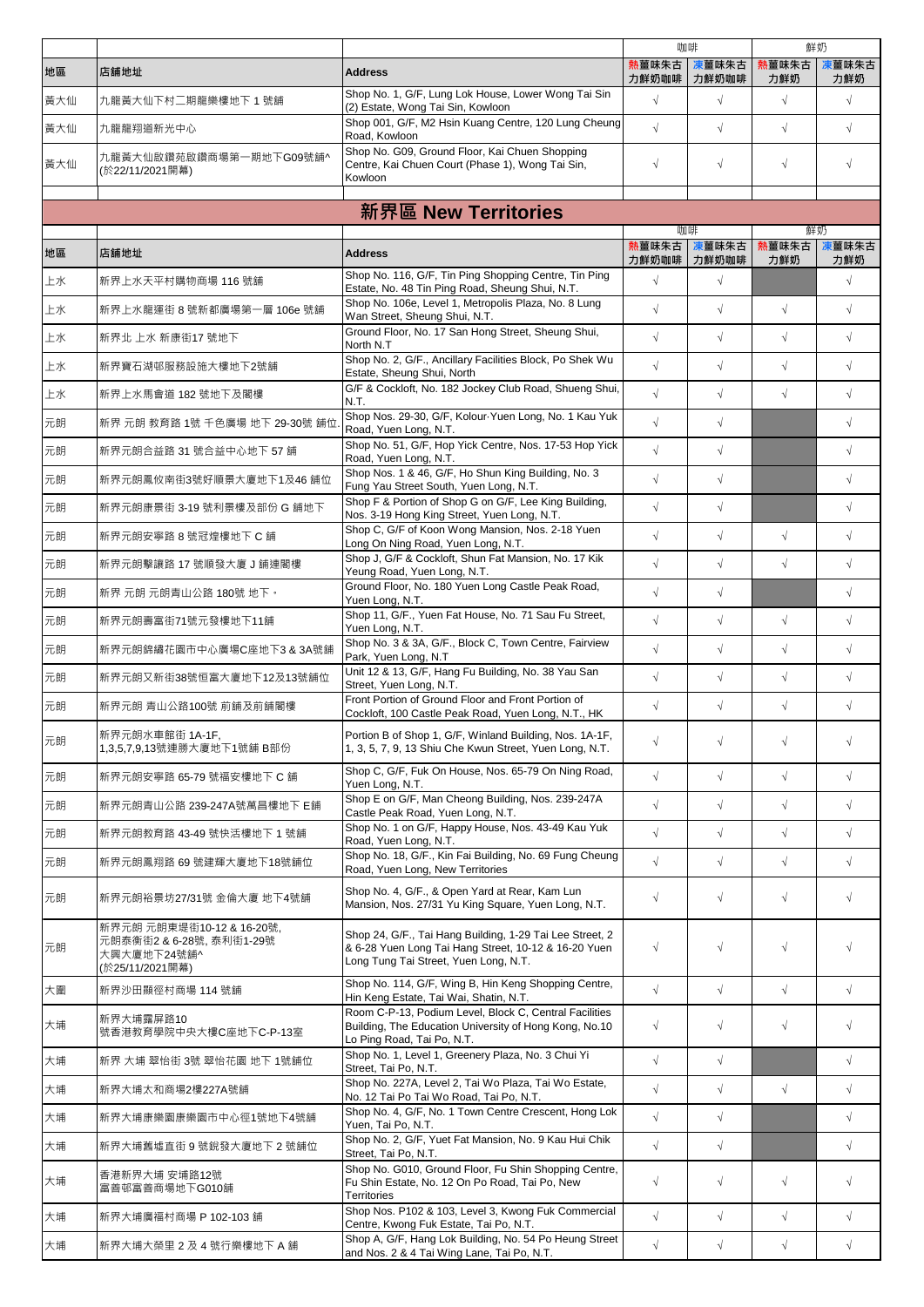|     |                                                     |                                                                                                                                                                                     |                | 咖啡             |              | 鮮奶           |
|-----|-----------------------------------------------------|-------------------------------------------------------------------------------------------------------------------------------------------------------------------------------------|----------------|----------------|--------------|--------------|
| 地區  | 店舗地址                                                | <b>Address</b>                                                                                                                                                                      | 熟薑味朱古<br>力鮮奶咖啡 | 凍薑味朱古<br>力鮮奶咖啡 | 熱薑味朱古<br>力鮮奶 | 凍薑味朱古<br>力鮮奶 |
| 天水圍 | 新界天水圍天晴邨天晴商場地下7號舖位。                                 | Shop No. 7, G/F, Tin Ching Shopping Centre, Tin Ching<br>Estate, Tin Shui Wai, N.T.                                                                                                 | $\sqrt{2}$     | $\sqrt{ }$     | $\sqrt{ }$   | $\sqrt{}$    |
| 天水圍 | 新界天水圍俊宏軒俊宏廣場L01, L02 & L03號舖                        | Shop Nos. L01, L02 & L03, Ground Floor, Grandeur<br>Terrace, Tin Shui Wai, N.T.                                                                                                     | $\sqrt{}$      | $\sqrt{ }$     | $\sqrt{ }$   | $\sqrt{}$    |
| 天水圍 | 新界天水圍天瑞 (I & II) 邨天瑞商場地下G1A號舖                       | Shop No. G1A, G/F, Tin Shui Shopping Centre, Tin Shui<br>(I & II) Estate, Tin Shui Wai, N.T.                                                                                        | $\sqrt{}$      | $\sqrt{}$      |              | $\sqrt{}$    |
| 天水圍 | 新界天水圍天湖路天耀廣場地下L032號舖                                | Shop No. L032, G/F, Tin Yiu Plaza, Tin Yiu Estate, Tin<br>Wu Road, Tin Shui Wai, N.T.                                                                                               | $\sqrt{}$      | $\sqrt{}$      |              | $\sqrt{}$    |
| 天水圍 | 香港新界天水圍天華路33及 39號天悅邨 T Town<br>North地下NG09 & NG10號鋪 | Shop Nos. NG09 and NG10, G/F., T Town North, Tin<br>Yuet Estate, 33 and 39 Tin Wah Road, Tin Shui Wai,<br><b>New Territories</b>                                                    | $\sqrt{}$      | $\sqrt{}$      |              | $\sqrt{}$    |
| 天水圍 | 新界 天水圍屏欣苑 屏欣商場地下 5 號舖                               | Shop No. 5, G/F., Ping Yan Shopping Centre, Ping Yan<br>Court, Tin Shui Wai, N.T.                                                                                                   | $\sqrt{2}$     | $\sqrt{ }$     | $\sqrt{ }$   | $\sqrt{2}$   |
| 天水圍 | 新界天水圍天澤村天澤商場地下11號舖位                                 | Shop No. 11, G/F, Tin Chak Shopping Centre, Tin Chak<br>Estate, Nos. 71, 73, 75 and 77 Tin Shui Road, Tin Shui<br>Wai, N.T.                                                         | $\sqrt{}$      | $\sqrt{}$      | $\sqrt{ }$   | $\sqrt{2}$   |
| 天水圍 | 新界元朗天水圍嘉湖銀座第 2 期地下 G33-G34<br>號鋪位                   | Shop Nos. G33-G34, G/F, Phase 2, Fortune Kingswood,<br>Tin Shui Wai, Yuen Long, N.T.                                                                                                | $\sqrt{}$      | $\sqrt{}$      | $\sqrt{ }$   | $\sqrt{}$    |
| 天水圍 | 新界天水圍俊宏軒地下G02舖位。                                    | Shop G02, G/F, Grandeur Terrace, Tin Shui Wai Town<br>Lot No.28, Yuen Long, N.T.                                                                                                    | $\sqrt{}$      | $\sqrt{}$      | $\sqrt{ }$   | $\sqrt{}$    |
| 天水圍 | 新界 天水圍天華邨服務設施大樓地下 1A 號舖位                            | Shop No. 1A, G/F, Ancillary Facilities Block, Tin Wah<br>Estate, No. 21 Tin Tan Street, Tin Shui Wai, N.T.                                                                          | $\sqrt{}$      | $\sqrt{}$      | $\sqrt{ }$   | $\sqrt{}$    |
| 天水圍 | 新界天水圍市段34地下11號舖                                     | Shop No. 11, Wetland Seasons Park, 9 Wetland Park<br>Road, Tin Shui Wai, N.T.                                                                                                       | $\sqrt{ }$     | $\sqrt{ }$     | $\sqrt{ }$   | $\sqrt{}$    |
| 天水圍 | 新界天水圍天恩路12-18號嘉湖1期地下G86B舖                           | Shop No. 86B, G/F., +Woo Phase 1, 12-18 Tin Yan<br>Road. Tin Shui Wai. N.T.                                                                                                         | $\sqrt{ }$     | $\sqrt{}$      | $\sqrt{ }$   | $\sqrt{2}$   |
| 將軍澳 | 將軍澳彩明商場1號舖位。                                        | Shop No. 1, G/F, Choi Ming Shopping Centre, Choi Ming<br>Court, No. 1 Choi Ming Street, Tseung Kwan O, N.T.                                                                         | $\sqrt{}$      | $\sqrt{ }$     |              | $\sqrt{}$    |
| 將軍澳 | 新界將軍澳怡明邨怡悦樓地下 1號舖                                   | Shop No. 1, G/F, Yee Yuet House, Yee Ming Estate,<br>Tseung Kwan O, N.T.                                                                                                            | $\sqrt{}$      | $\sqrt{ }$     | $\sqrt{}$    | $\sqrt{}$    |
| 將軍澳 | 將軍澳善明邨善智樓地下1號舖位                                     | Shop No. 1, G/F, Shin Chi House, Shin Ming Estate,<br>Tseung Kwan O, N.T.                                                                                                           | $\sqrt{}$      | $\sqrt{}$      | $\sqrt{ }$   | $\sqrt{}$    |
| 將軍澳 | 將軍澳常寧路10號安寧花園第二座地下17號舖                              | Shop No. 17, G/F, Block 2, On Ning Garden, No. 10<br>Sheung Ning Road, Tseung Kwan O, N.T.                                                                                          | $\sqrt{}$      | $\sqrt{}$      | $\sqrt{}$    | $\sqrt{}$    |
| 將軍澳 | 九龍將軍澳景林村景林商場第2號舖                                    | Shop No. 2, G/F, King Lam Shopping Centre, King Lam<br>Estate, No. 38 Po Lam Road North, Tseung Kwan O, N.T.                                                                        | $\sqrt{}$      | $\sqrt{}$      | $\sqrt{}$    | $\sqrt{}$    |
| 屯門  | 新界屯門青山公路 1 號香港黃金海岸黃金海岸商場<br>地下 15, 16 及 17 號舖位      | Shop Nos. 15, 16 & 17 on G/F, Gold Coast Piazza, Hong<br>Kong Gold Coast Shopping Mall, No. 1 Castle Peak<br>Road, Tuen Mun, N.T.                                                   | $\sqrt{}$      | $\sqrt{}$      |              | $\sqrt{}$    |
| 屯門  | 新界 屯門 景峰徑 2號 景峰花園 地下 G09 及<br>G10號 鋪位 。             | Shop Nos. G09 & G10, G/F, Prime View Garden, No. 2<br>King Fung Path, Tuen Mun, N.T.                                                                                                | $\sqrt{}$      | $\sqrt{}$      |              | $\sqrt{}$    |
| 屯門  | 新界屯門仁愛堂圍 42-58 號金滿閣地下 A & B 舖                       | Shops A & B, G/F, Golden Court, Nos. 42-58 Yan Oi<br>Tong Circuit, Tuen Mun, N.T.                                                                                                   | $\sqrt{}$      | $\sqrt{ }$     |              | $\sqrt{}$    |
| 屯門  | 新界屯門兆麟苑商場地下第 1-2 號舖                                 | Shop Nos. 1 & 2, G/F, Siu Lun Shopping Centre, Siu Lun<br>Court, No. 3 Siu Hing Lane, Tuen Mun, N.T.                                                                                | $\sqrt{2}$     | $\sqrt{ }$     |              | $\sqrt{ }$   |
| 屯門  | 新界屯門醫院主樓地下便利店舖位                                     | Convenience Store at G/F. Atrium Block. Tuen Mun<br>Hospital, Tuen Mun, N.T.                                                                                                        | $\sqrt{ }$     |                |              |              |
| 屯門  | 新界 屯門 石排頭路 11號 康德花園 地下<br>4號部份舖位                    | Portion of Shop 4 on Ground Floor, Hong Tak Gardens,<br>No. 11 Shek Pai Tau Road, Tuen Mun, N.T.                                                                                    | $\sqrt{}$      | $\sqrt{ }$     | $\sqrt{ }$   | $\sqrt{2}$   |
| 屯門  | 新界屯門市廣場第一期 55 號地舖                                   | Shop Nos. G055-G056 on G/F, Tuen Mun Town Plaza,<br>Phase I, TMTL 209, Tuen Mun, N.T.                                                                                               | $\sqrt{}$      | $\sqrt{ }$     | $\sqrt{ }$   | $\sqrt{}$    |
| 屯門  | 新界屯門屯隆街3號屯門市廣場2期地下7號舖                               | Shop No. 7, G/F, Tuen Mun Town Plaza, Phase II, No. 3<br>Tuen Lung Street, Tuen Mun, N.T.                                                                                           | $\sqrt{}$      | $\sqrt{ }$     | $\sqrt{ }$   | $\sqrt{2}$   |
| 屯門  | 新界屯門青河坊 18 號置樂花園地下 55-56 號舖                         | Shop Nos. 55-56, G/F, Chi Lok Fa Yuen, No. 18 Tsing<br>Hoi Circuit, Tuen Mun, N.T.                                                                                                  | $\sqrt{2}$     | $\sqrt{ }$     | $\sqrt{ }$   | $\sqrt{2}$   |
| 屯門  | 新界屯門新屯門商場三樓 178-180 號舖                              | Shop Nos. 178-180, Level 3, Sun Tuen Mun Shopping<br>Centre, Tuen Mun, N.T.                                                                                                         | $\sqrt{2}$     | $\sqrt{ }$     | $\sqrt{}$    | $\sqrt{2}$   |
| 屯門  | 新界屯門建榮街25號百利中心地下2A號舖                                | Workshop No. 2A on G/F, Parklane Centre, No. 25 Kin<br>Wing Street, Tuen Mun, N.T.                                                                                                  | $\sqrt{}$      | $\sqrt{ }$     | $\sqrt{ }$   | $\sqrt{2}$   |
| 屯門  | 新界屯門欣田邨欣田商場地下G21號舖                                  | Shop No. G21, G/F, Yan Tin Shopping Centre, Yan Tin<br>Estate, Tuen Mun, New Territories                                                                                            | $\sqrt{2}$     | $\sqrt{ }$     | $\sqrt{}$    | $\sqrt{}$    |
| 屯門  | 新界屯門三聖村豐漁樓地下 2號鋪                                    | Shop No. 2, G/F, Fung Yu House, Sam Shing Estate,<br>Tuen Mun, N.T.                                                                                                                 | $\sqrt{ }$     | $\sqrt{}$      | $\sqrt{}$    | $\sqrt{2}$   |
| 屯門  | 新界屯門山景村商場中心 8-9 號舖                                  | Shop Nos. 8 & 9, G/F, Shan King Shopping Centre, Shan<br>King Estate, Tuen Mun, N.T.                                                                                                | $\sqrt{}$      | $\sqrt{ }$     | $\sqrt{ }$   | $\sqrt{}$    |
| 屯門  | 新界屯門蝴蝶邨蝴蝶廣場地下R105 號舖                                | Shop No. R105, G/F, Butterfly Plaza, Butterfly Estate,                                                                                                                              | $\sqrt{}$      | $\sqrt{ }$     | $\sqrt{ }$   | $\sqrt{}$    |
| 東涌  | 香港東涌東堤灣畔第六座地下13號舖位。                                 | Tuen Mun, N.T.<br>Shop No. 13, G/F, Tower 6, Tung Chung Crescent, Tung                                                                                                              | $\sqrt{ }$     | $\sqrt{ }$     | $\sqrt{ }$   | $\sqrt{}$    |
| 東涌  | 新界東涌迎東邨 迎東商場 地下18號舖                                 | Chung, Lantau Island, Hong Kong<br>Shop No. 18, G/F., Ying Tung Shopping Centre, Ying                                                                                               | $\sqrt{}$      | $\sqrt{}$      | $\sqrt{}$    | $\sqrt{}$    |
| 東涌  | 新界 東涌滿東邨 滿樂坊地下 G03 號舖                               | Tung Estate, Tung Chung, N.T.<br>Shop G03, G/F., JoysMark, Mun Tung Estate, Tung                                                                                                    | $\sqrt{}$      | $\sqrt{ }$     | $\sqrt{ }$   | $\sqrt{2}$   |
| 東涌  | 東涌怡東路                                               | Chung, N.T.<br>Shop G06 on the Ground Floor of the hotel development<br>constructed or to be constructed on the Remaining<br>Portion of Tung Chung Town Lot No. 38, Hong Kong, 9 Yi | $\sqrt{}$      | $\sqrt{}$      | $\sqrt{}$    | $\sqrt{}$    |
| 東涌  | 香港東涌逸東村逸東商場地下8號舖位                                   | Tung Road, HK<br>Shop No. 8, G/F, Yat Tung Shopping Centre, Yat Tung                                                                                                                | $\sqrt{}$      | $\sqrt{ }$     | $\sqrt{ }$   | $\sqrt{}$    |
| 沙田  | 新界火炭沙田商業中心山尾街 18-24 號地下 G18                         | Estate, Tung Chung, Hong Kong<br>Shop No. G18, G/F, Shatin Galleria, Nos. 18-24 Shan Mei                                                                                            | $\sqrt{}$      | $\sqrt{}$      |              | $\sqrt{}$    |
|     | 舖                                                   | Street, Fo Tan, Shatin, N.T.                                                                                                                                                        |                |                |              |              |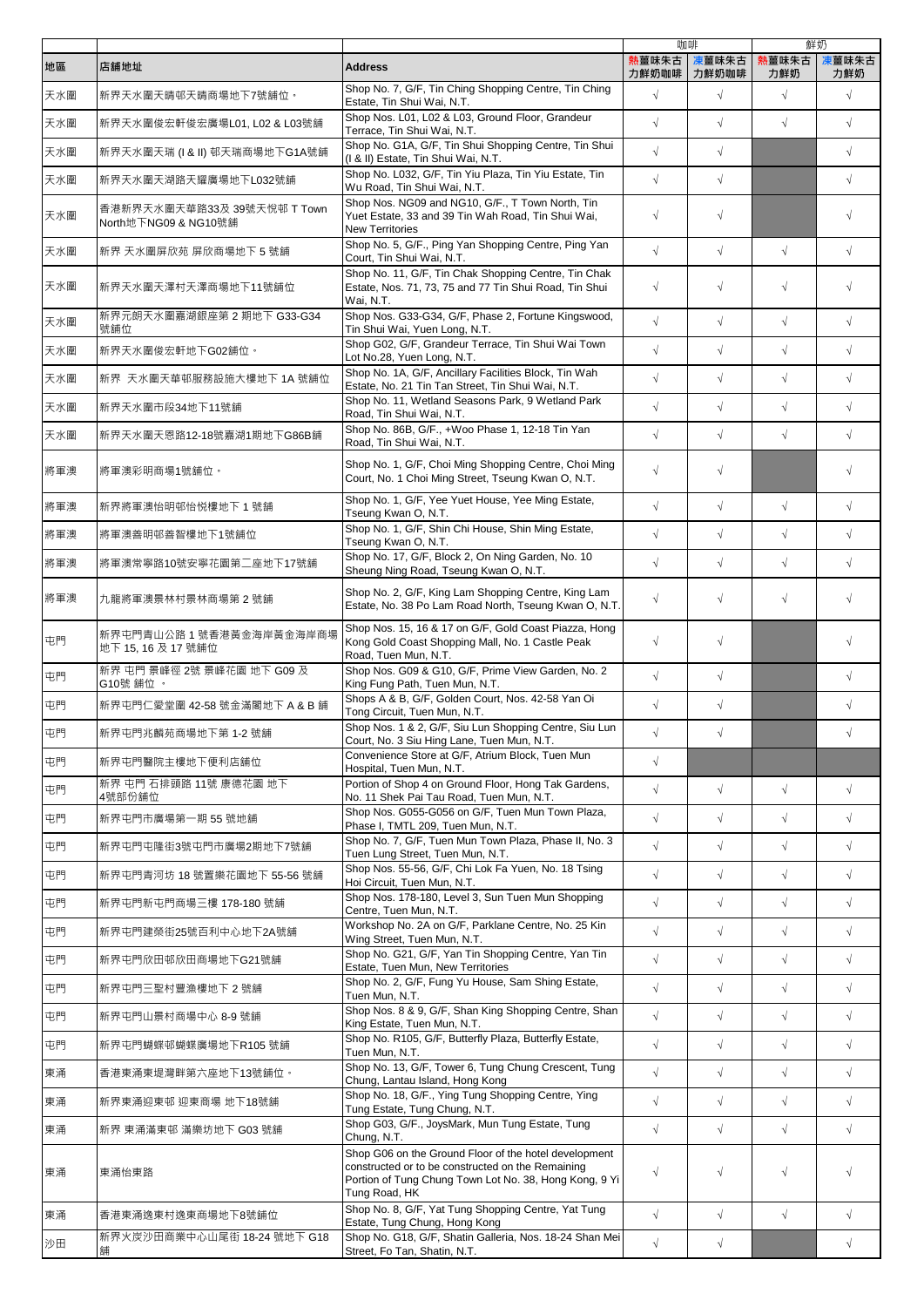|     |                                               |                                                                                                                                                                                                     |                 | 咖啡             |              | 鮮奶           |
|-----|-----------------------------------------------|-----------------------------------------------------------------------------------------------------------------------------------------------------------------------------------------------------|-----------------|----------------|--------------|--------------|
| 地區  | 店舖地址                                          | <b>Address</b>                                                                                                                                                                                      | 熱薑味朱古<br>力鮮奶咖啡丨 | 凍薑味朱古<br>力鮮奶咖啡 | 熱薑味朱古<br>力鮮奶 | 凍薑味朱古<br>力鮮奶 |
| 沙田  | 新界沙田愉翠商場地下1+2舖位。                              | Shop Nos. 1 & 2, G/F, Yu Chui Shopping Centre, Yu Chui<br>Court, Nos. 2, 6, 8 Ngau Pei Sha Street, Shatin, N.T.                                                                                     | $\sqrt{}$       | $\sqrt{ }$     | $\sqrt{ }$   | $\sqrt{}$    |
| 沙田  | 新界沙田銀城街30-32<br>號威爾斯親王醫院日間診療大樓暨兒童病房2樓便<br>利店  | Convenience Store, 2/F, Day Treatment Block and<br>Children Wards of the Prince of Wales Hospital, Nos. 30-<br>32 Ngan Shing Street, Shatin, N.T.                                                   | $\sqrt{}$       | $\sqrt{ }$     |              | $\sqrt{}$    |
| 沙田  | 香港新界沙田禾輋邨厚和樓3樓209 &210舖                       | Shop Nos. 209 and 210, F3 Floor, Hau Wo House, Wo<br>Che Estate, Shatin, N.T.                                                                                                                       | $\sqrt{}$       | $\sqrt{}$      | $\sqrt{ }$   | $\sqrt{}$    |
| 沙田  | 新界沙田火炭駿景園駿景廣場地下 G21 號舖                        | Shop No. G21, Plaza Ascot, Royal Ascort, Fo Tan,<br>Shatin, N.T.                                                                                                                                    | $\sqrt{}$       | $\sqrt{}$      | $\sqrt{ }$   | $\sqrt{}$    |
| 沙田  | 新界沙田安群街3號京瑞廣場一期地下G03號舖                        | Shop G03, G/F., Kings Wing Plaza 1, No. 3 On Kwan<br>Street, Shatin, N.T.                                                                                                                           | $\sqrt{2}$      | $\sqrt{}$      | $\sqrt{ }$   | $\sqrt{2}$   |
| 沙田  | 新界沙田沙田頭路29號 新田圍邨榮圍樓4樓5號                       | Shop No. 5, Fourth Floor, Integrated Commercial /<br>Carpark Accommodation, Wing Wai House, Sun Tin Wai<br>Estate, No. 29 Sha Tin Tau Road, Sha Tin, N. T.                                          | $\sqrt{}$       | $\sqrt{ }$     | $\sqrt{}$    | $\sqrt{}$    |
| 沙田  | 新界沙田火炭駿洋邨駿洋商場低層3樓LG301號舖                      | Shop No. LG301, LG3/F., Chun Yeung Shopping Centre,<br>Chun Yeung Estate, Fo Tan, Shatin, N.T                                                                                                       | $\sqrt{2}$      | $\sqrt{ }$     | $\sqrt{ }$   | $\sqrt{2}$   |
| 沙田  | 香港新界沙田第一城中心商場地下G76-G77號舖                      | SShop Nos. G76-G77, G/F, Fortune City One, City One<br>Shatin, No. 1 Ngan Shing Street, Shatin, N.T.                                                                                                | $\sqrt{}$       | $\sqrt{ }$     | $\sqrt{ }$   | $\sqrt{ }$   |
| 沙田  | 新界沙田禾輋邨禾輋廣場地下G3 及 G4號舖                        | Shop Nos. G3 & G4, Ground Floor, Wo Che Plaza, Wo<br>Che Estate, No. 3 Tak Hau Street, Shatin, N.T.                                                                                                 | $\sqrt{}$       | $\sqrt{ }$     | $\sqrt{ }$   | $\sqrt{ }$   |
| 沙田  | 新畀沙田小瀝源路68號 廣源邨廣源商場地下4號舖                      | Shop No. 4, G/F., Commercial Block 2 (forming part of<br>Commercial Complex) (also known as Kwong Yuen<br>Shopping Centre), Kwong Yuen Estate, No. 68 Siu Lek<br>Yuen Road, Shatin, New Territories | $\sqrt{}$       | $\sqrt{ }$     | $\sqrt{ }$   | $\sqrt{}$    |
| 沙田  | 香港新界沙田盛田街1號 秦石邨 秦石商場<br>地下17C號舖               | Shop 17C, G/F., Chun Shek Shopping Centre (Forming<br>Part of Commercial / Car Park Blocks), Chun Shek<br>Estate, 1 Shing Tin Street, Shatin, NT, HK                                                | $\sqrt{}$       | $\sqrt{ }$     | $\sqrt{ }$   | $\sqrt{}$    |
| 沙頭角 | 新界沙頭角 沙頭角邨 順興街49號20座地下1號舖^<br>(於29/11/2021開幕) | Shop 1, G/F., Block 20, 49 Shun Hing Street, Sha Tau<br>Kok Chuen, Sha Tau Kok, N.T.                                                                                                                | $\sqrt{}$       | $\sqrt{ }$     | $\sqrt{ }$   | $\sqrt{}$    |
| 粉嶺  | 新界粉嶺海聯廣場地下六號舖位                                | Shop No. 6, G/F, Union Plaza, No. 9 Wo Muk Road, Luen<br>Wo Hui, Fanling, N.T.                                                                                                                      | $\sqrt{2}$      | $\sqrt{}$      | $\sqrt{ }$   | $\sqrt{}$    |
| 粉嶺  | 新界粉嶺新運路38號 祥華邨 祥華商場地下<br>G09號鋪                | Shop No. G09, Ground Floor, Cheung Wah Shopping<br>Centre, Cheung Wah Estate, 38 San Wan Road, Fanling,<br><b>New Territories</b>                                                                   | $\sqrt{}$       | $\sqrt{ }$     |              | $\sqrt{}$    |
| 粉嶺  | 新界粉嶺暉明路8號雍盛苑雍盛商場地下6號舖                         | Shop No. 6, G/F., Portions of Composite Block (Also<br>known as Yung Shing Shopping Centre), Yung Shing<br>Court, 8 Fai Ming Road, Fanling, N.T.                                                    | $\sqrt{}$       | $\sqrt{ }$     | $\sqrt{ }$   | $\sqrt{}$    |
| 粉嶺  | 新界粉嶺和豐街9號榮熙閣地下2號舖位                            | Shop No. 2, G/F, Wing Hay Court, No. 9 Wo Fung Street,<br>Fanling, N.T.                                                                                                                             | $\sqrt{}$       | $\sqrt{}$      | $\sqrt{ }$   | $\sqrt{}$    |
| 粉嶺  | 新界粉嶺一鳴路18號華心邨華心商場地下R31號鋪                      | Shop No. R31, G/F, Wah Sum Shopping Centre, Wah<br>Sum Estate, No. 18 Yat Ming Road, Fanling, N.T.                                                                                                  | $\sqrt{}$       | $\sqrt{ }$     | $\sqrt{ }$   | $\sqrt{}$    |
| 粉嶺  | 新界粉嶺百和路 88 號花都廣場商場地下 22-24<br>號鋪              | Shop Nos. 22-24, Level 1, Flora Plaza Shopping Arcade,<br>No. 88 Pak Wo Road, Fanling, N.T.                                                                                                         | $\sqrt{}$       | $\sqrt{}$      | $\sqrt{}$    | $\sqrt{}$    |
| 粉嶺  | 新界粉嶺和豐街56號建豐大廈地下                              | G/F., Kin Fung Building, No. 56 Wo Fung Street, Fanling,<br>N.T.                                                                                                                                    | $\sqrt{}$       | $\sqrt{ }$     | $\sqrt{ }$   |              |
| 荃灣  | 新界荃灣海盛路 28 祈德尊新村商場地下 5-7 號舖                   | Shop Nos. 5-7, G/F, Commercial Complex, Clague<br>Garden Estate, No. 28 Hoi Shing Road, Tsuen Wan, N.T.                                                                                             | $\sqrt{}$       | $\sqrt{ }$     | $\sqrt{ }$   | $\sqrt{}$    |
| 荃灣  | 新界荃灣楊屋道18號荃新天地2期地下G01號舖                       | Shop No. G01, G/F, Citywalk 2, No. 18 Yeung Uk Road,<br>Tsuen Wan, N.T.                                                                                                                             | $\sqrt{}$       | $\sqrt{ }$     |              | $\sqrt{2}$   |
| 荃灣  | 新界 荃灣楊屋道138號 樂悠居地下 6C舖位                       | Shop No. 6C, G/F, Indihome, No. 138 Yeung Uk Road,<br>Tsuen Wan, N.T.                                                                                                                               | $\sqrt{}$       | $\sqrt{}$      | $\sqrt{}$    | $\sqrt{}$    |
| 荃灣  | 新界荃灣海濱花園怡康街 1-7 號地下平台 A 132<br>號舖部份           | Shop No. 132, G/F, Podium A, Riviera Garden, Nos. 1-7<br>Yi Hong Street, Tsuen Wan, N.T.                                                                                                            | $\sqrt{}$       | $\sqrt{}$      |              | $\sqrt{}$    |
| 荃灣  | 新界荃灣 67-<br>95號荃灣街市街荃灣千色匯地下G8號舖               | Shop No. G8, G/F, KOLOUR . Tsuen Wan II, Nos. 67-95<br>Tsuen Wan Market Street, Tsuen Wan, N.T.                                                                                                     | $\sqrt{}$       | $\sqrt{ }$     | $\sqrt{ }$   | $\sqrt{}$    |
| 荃灣  | 新界荃灣海盛路11號 One Midtown<br>地下1號舖前部份舖位          | Front Portion of Unit 1, G/F, One Midtown, No. 11 Hoi<br>Shing Road, Tsuen Wan, N.T.                                                                                                                | $\sqrt{}$       | $\sqrt{}$      | $\sqrt{ }$   | $\sqrt{}$    |
| 荃灣  | 新界荃灣白田霸街45號 The Mills 地下G15號舖                 | Unit G15, G/F., The Mills, No. 45 Pak Tin Par Street,                                                                                                                                               | $\sqrt{}$       | $\sqrt{ }$     | $\sqrt{}$    | $\sqrt{}$    |
| 荃灣  | 新界荃灣眾安街9號地下舖位。                                | Tsuen Wan, N.T.<br>G/F, No. 69 Chung On Street, Tsuen Wan, N.T.                                                                                                                                     | $\sqrt{ }$      | $\sqrt{ }$     | $\sqrt{ }$   | $\sqrt{}$    |
| 荃灣  | 新界荃灣 楊屋道8號 如心廣場1期1樓112號舖                      | Shop No. 112, 1/F, Nina Mall I, No. 8 Yeung Uk Road,<br>Tsuen Wan, N.T.                                                                                                                             | $\sqrt{2}$      | $\sqrt{}$      | $\sqrt{ }$   | $\sqrt{2}$   |
| 荃灣  | 新界 荃灣 荃景圍 187-195號 荃威花園 第一期 地下<br>7號舖         | Shop No. 7, Ground Floor, Phase 1, Commercial<br>Development, Allway Gardens, Nos. 187-195 Tsuen King<br>Circuit, Tsuen Wan, N.T.                                                                   | $\sqrt{}$       | $\sqrt{ }$     | $\sqrt{ }$   | $\sqrt{}$    |
| 荃灣  | 新界荃灣麗城花園 2 期麗城商場地下 3 號舖位                      | Shop No. 3, G/F, Belvedere Square, Belvedere Garden<br>Phase 2, No. 620 Castle Peak Road, Tsuen Wan, N.T.                                                                                           | $\sqrt{}$       | $\sqrt{}$      | $\sqrt{ }$   | $\sqrt{}$    |
| 荃灣  | 新界荃灣大窩口村購物中心第二期 1 號舖                          | Shop No. 1, G/F, Fu Tak House, Tai Wo Hau Estate, No.<br>15 Tai Wo Hau Road, Kwai Chung, N.T.                                                                                                       | $\sqrt{}$       | $\sqrt{}$      | $\sqrt{}$    | $\sqrt{}$    |
| 荃灣  | 新界荃灣2-12號怡康街, 海濱花園B座 地下B121舖                  | Portion of Shop No. 121, (also known as Shop B121),<br>G/F, Podium B of Riviera Gardens, Nos. 2-12 Yi Hong<br>Street, Tsuen Wan, N.T.                                                               | $\sqrt{}$       | $\sqrt{}$      | $\sqrt{ }$   | $\sqrt{}$    |
| 荃灣  | 新界大涌道18號地下4號舖                                 | Shop No. 4, G/F., International Enterprise Centre III,<br>No.18 Tai Chung Road, Tsuen Wan, Hong Kong                                                                                                | $\sqrt{}$       | $\sqrt{ }$     | $\sqrt{ }$   | $\sqrt{}$    |
| 葵涌  | 新界葵涌工業街 2至8號 力豐工業大廈 地下<br>D舗。                 | Workshop D, G/F, Effort Industrial Building, Nos. 2-8<br>Kung Yip Street, Kwai Chung, N.T.                                                                                                          | $\sqrt{}$       | $\sqrt{ }$     | $\sqrt{ }$   | $\sqrt{}$    |
| 葵涌  | 新界葵涌葵昌路51號九龍貿易中心2樓212號舖                       | Shop No. 212 on Level 2 of Kowloon Commerce Centre,<br>No. 51 Kwai Cheong Road, Kwai Chung, N.T.                                                                                                    | $\sqrt{}$       | $\sqrt{}$      |              | $\sqrt{}$    |
|     |                                               |                                                                                                                                                                                                     |                 |                |              |              |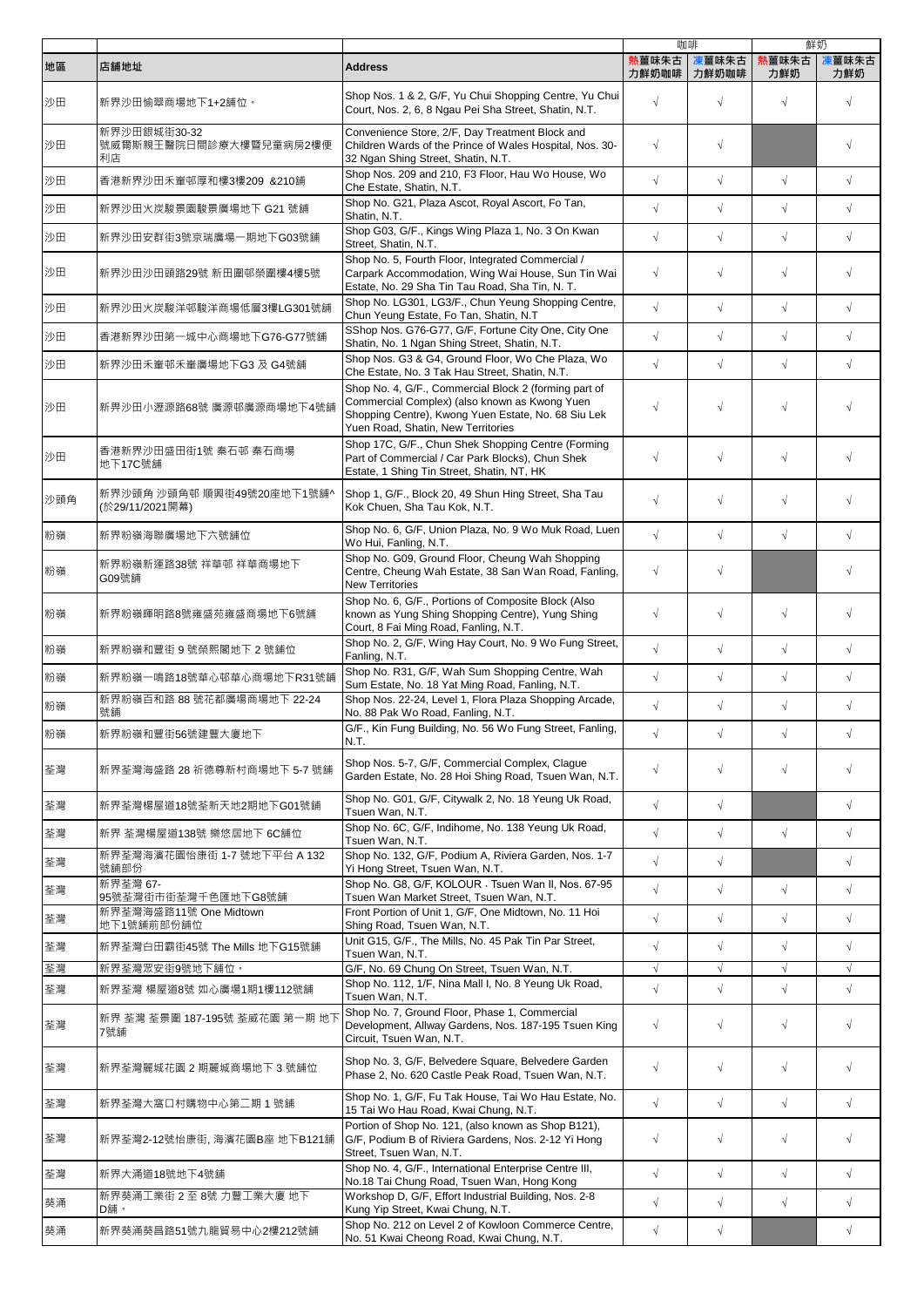|       |                                        |                                                                                                                                                                                                                              |            | 咖啡         |            | 鮮奶         |
|-------|----------------------------------------|------------------------------------------------------------------------------------------------------------------------------------------------------------------------------------------------------------------------------|------------|------------|------------|------------|
| 地區    | 店舗地址                                   | <b>Address</b>                                                                                                                                                                                                               | 熱薑味朱古      | 凍薑味朱古      | 熱薑味朱古      | 凍薑味朱古      |
|       |                                        | Shop No. 1, G/F, Yin Lai Shopping Centre, Yin Lai Court,                                                                                                                                                                     | 力鮮奶咖啡      | 力鮮奶咖啡      | 力鮮奶        | 力鮮奶        |
| 葵涌    | 新界荔景葵涌賢麗苑商場第1號舖                        | No. 180 Lai King Hill Road, Kwai Chung, N.T.<br>Shop E, G/F, Shing Wah Building, Nos. 23-39 Shing                                                                                                                            | $\sqrt{ }$ | $\sqrt{ }$ |            | $\sqrt{ }$ |
| 葵涌    | 葵芳盛芳街23-39號 勝華大廈 地下 E舖                 | Fong Street, Kwai Fong, N.T.                                                                                                                                                                                                 | $\sqrt{ }$ | $\sqrt{2}$ | $\sqrt{}$  | $\sqrt{2}$ |
| 葵涌    | 新界葵涌石蔭路78至84及88至96號天安樓地下<br>2號舖位。      | Shop No. 2, G/F, Tin On House, Nos. 78-84 & 88-96<br>Shek Yam Road, Kwai Chung, N.T.                                                                                                                                         | $\sqrt{ }$ | $\sqrt{}$  |            | $\sqrt{}$  |
| 葵涌    | 新界葵芳興芳路223號新都會廣場1樓163號舖                | Shop No. 163, Level 1 of Metroplaza, No. 223 Hing Fong<br>Road, Kwai Fong, N.T.                                                                                                                                              | $\sqrt{ }$ | $\sqrt{2}$ | $\sqrt{}$  | $\sqrt{2}$ |
| 葵涌    | 新界葵涌第三號貨櫃碼頭亞洲貨櫃中心 B 座 12  <br>字樓部份     | Convenience Store at Portion of Gridlines 12105N -<br>12106N on 12/F, ATL Logistics Centre Phase V Berth No.<br>3, Kwai Chung Container Terminal, Kwai Chung, N.T.                                                           | $\sqrt{}$  | $\sqrt{}$  |            | $\sqrt{}$  |
| 葵涌    | 新界 葵涌 葵盛東邨 葵盛東商場 地下 1號舖                | Shop No. 1, G/F, Kwai Shing East Shopping Centre, Kwai<br>Shing East Estate, Kwai Chung, N.T.                                                                                                                                | $\sqrt{ }$ | $\sqrt{}$  | $\sqrt{}$  | $\sqrt{ }$ |
| 葵涌    | 香港新界葵涌貨櫃碼頭路77-<br>81號大鴻輝(葵涌)中心第一期地下5號舖 | Shop 5 Ground Floor, Prosperity Centre (also known as<br>Tower 1, Magnet Place), 77-81 Container Port Road,<br>Kwai Chung, New Territories, Hong Kong                                                                        | $\sqrt{}$  | $\sqrt{}$  | $\sqrt{}$  | $\sqrt{ }$ |
| 葵涌    | 新界葵涌荔崗街浩景臺地下舖位                         | Shop No. 1, Highland Park, No.11 Lai Kong Street, Kwai<br>Chung, N.T.                                                                                                                                                        | $\sqrt{ }$ | $\sqrt{2}$ | $\sqrt{2}$ | $\sqrt{ }$ |
| 葵涌    | 新界葵涌圍乪街6號石梨商場1期1樓A106a號舖               | Shop No. A106a, 1/F., Shek Lei Shopping Centre and<br>Market (also known as Shek Lei Shopping Centre (Phase<br>I) (Forming part of Commercial / Car Park Blocks), Shei<br>Lei Estate, No. 6 Wai Kek Street, Kwai Chung, N.T. | $\sqrt{ }$ | $\sqrt{}$  | $\sqrt{}$  |            |
| 葵涌    | 新界葵涌大隴街110號 石梨商場2期地下B06-<br>B07號舗      | Shop No. B06-B07, G/F., Shek Lei Shopping Centre<br>(Phase 2) (forming part of Commercial/Car Park Blocks),<br>Shek Lei Estate, No. 110 Tai Loong Street, Kwai Chung,<br><b>New Territories</b>                              | $\sqrt{}$  | $\sqrt{}$  | $\sqrt{}$  |            |
| 葵涌    | 新界葵涌葵喜街1-11號達利國際中心 地下2A舗               | Shop 2A on G/F, High Fashion Centre, Nos. 1-11 Kwai<br>Hei Street, Kwai Chung, New Territories                                                                                                                               | $\sqrt{ }$ | $\sqrt{}$  | $\sqrt{}$  | $\sqrt{ }$ |
| 西貢    | 新界西貢福民路74號合益樓地下及閣樓C 及 D號<br>舖位。        | Shop C & D on G/F & Cockloft C & D above G/F, Hop<br>Yick House, Lot No. 940 in D.D. 215, (Also known as No.<br>74 Fuk Man Road,) Sai Kung, N.T.                                                                             | $\sqrt{}$  | $\sqrt{}$  |            | $\sqrt{}$  |
| 西貢    | 新界西貢普通道 11, 15-15A 號地下                 | Ground Floor of Block C and D and Portion of Ground<br>Floor of Block B, Nos. 11A, 15 & 15A Po Tung Road, Sai<br>Kung, N.T.                                                                                                  | $\sqrt{ }$ | $\sqrt{}$  |            | $\sqrt{}$  |
| 西貢    | 西貢匡湖居匡湖居購物中心                           | Shop No. C2, G/F, Marina Cove Shopping Centre, Stage<br>III, Marina Cove, Sai Kung, N.T.                                                                                                                                     | $\sqrt{ }$ | $\sqrt{2}$ | $\sqrt{}$  | $\sqrt{}$  |
| 青衣    | 新界青衣青衣路1號 藍澄灣地下1號 舖位。                  | Shop No. 1, G/F, Rambler Plaza, No. 1 Tsing Yi Road,<br>Tsing Yi, N.T.                                                                                                                                                       | $\sqrt{ }$ |            |            |            |
| 青衣    | 新界青衣翠怡花園第二期商場地下 17 號舖                  | Shop No. G17, G/F, Phase 2, Greenfield Garden<br>Commercial Centre, Tsing Yi, N.T.                                                                                                                                           | $\sqrt{ }$ | $\sqrt{2}$ | $\sqrt{ }$ | $\sqrt{}$  |
| 青衣    | 新界荃灣青衣長亨村商場地下 1 號舖                     | Shop No. 501, Fifth Floor (formerly known as Ground<br>Floor), Commercial/Car Park Block (also known as<br>Cheung Hang Shopping Centre), Cheung Hang Estate, 6<br>Liu To Road, Tsing Yi, New Territories                     | $\sqrt{}$  | $\sqrt{}$  | $\sqrt{}$  | $\sqrt{}$  |
| 青衣    | 新界青衣島長康村第二商業中心 106-107 號舖              | Shop Nos. 106 & 107, Level 1, Cheung Hong Shopping<br>Centre No. 2, Cheung Hong Estate, No. 12 Ching Hong<br>Road, Tsing Yi, N.T.                                                                                            | $\sqrt{}$  | $\sqrt{}$  | $\sqrt{}$  | $\sqrt{}$  |
| 青衣    | 新界青衣長康邨康貴樓地下5號舖                        | Shop No. 5, G/F, Hong Kwai House, Cheung Hong<br>Estate, Tsing Yi, N.T.                                                                                                                                                      | $\sqrt{ }$ | $\sqrt{}$  | $\sqrt{}$  | $\sqrt{ }$ |
| 香港國際機 | 國際機場超級一號貨站辦公大樓南座地下RCG04A<br>室          | Room RCG04A, G/F, South Office Block, Super<br>Terminal 1, Hong Kong International Airport, Chek Lap<br>Kok, Hong Kong                                                                                                       | $\sqrt{}$  | $\sqrt{}$  | $\sqrt{}$  | $\sqrt{}$  |
| 香港國際機 | 香港赤蠟角駿運路 2 號機場空運中心商業中心 3 樓<br>305 室    | Shop No. 305, 3/F, Commercial Building, Airport Freight<br>Forwarding Centre, No. 2 Chun Wan Road, Chek Lap<br>Kok, Hong Kong                                                                                                | $\sqrt{}$  | $\sqrt{}$  | $\sqrt{}$  | $\sqrt{ }$ |
| 香港國際機 | 111                                    | 香港大嶼山香港國際機場南環路80號第二機庫1樓R R111, 1/F, Hangar 2, No. 80 South Perimeter Road, Hong<br>Kong International Airport, Lantau Island, Hong Kong                                                                                      | $\sqrt{ }$ | $\sqrt{}$  |            | $\sqrt{ }$ |
| 香港國際機 | 大嶼山香港國際機場一號客運大樓第五層抵港大堂<br>5T058 舗      | Shop Unit 5T058, Level 5, Landside Arrivals Meeters &<br>Greeters Hall, Terminal 1, Hong Kong International<br>Airport, Lantau                                                                                               | $\sqrt{}$  | $\sqrt{}$  | $\sqrt{}$  | $\sqrt{}$  |
| 香港國際機 | 香港大嶼山香港國際機場亞洲國際博覽館一樓中央<br>走廊D舗         | Unit D, Level 1, Central Concourse, AsiaWorld-Expo,<br>Hong Kong International Airport, Lantau, Hong Kong                                                                                                                    | $\sqrt{ }$ | $\sqrt{}$  |            | $\sqrt{}$  |
|       | 香港國際機香港國際機場                            | Shop Unit 5E535C, Level 5, Arrivals Pre-Immigration Hall,<br>Hong Kong International Airport, Lantau, Hong Kong                                                                                                              | $\sqrt{ }$ |            |            |            |
| 馬鞍山   | 新界馬鞍山烏溪沙路8號迎海薈2樓8號舖                    | Shop No. 8, Second Floor, Double Cove Place, No. 8 Wu<br>Kai Sha Road, Ma On Sha, N.T.                                                                                                                                       | $\sqrt{ }$ | $\sqrt{}$  |            | $\sqrt{ }$ |
| 馬鞍山   | 新界沙田馬鞍山恆安村商場商業中心二層 235 號舖              | Shop No. 235, Level 2, Heng On Shopping Centre, Heng<br>On Estate, Ma On Shan, Shatin, N.T.                                                                                                                                  | $\sqrt{ }$ | $\sqrt{}$  |            | $\sqrt{}$  |
| 馬鞍山   | 新界沙田海柏花園馬鞍山廣場第二層 201-202 舖位            | Shop Nos. 201-202 on Level 2, Ma On Shan Plaza,<br>Bayshore Towers, Ma On Shan, Shatin, N.T.                                                                                                                                 | $\sqrt{ }$ | $\sqrt{}$  | $\sqrt{}$  | $\sqrt{2}$ |
| 馬鞍山   | 新界馬鞍山鞍誠街8號新港城N,P,Q,R座地下30,32<br>號舖位。   | Shop Nos. 30 & 32 on G/F of Podium, Blocks N, P, Q & R<br>of Sunshine City, No. 8 On Shing Street, Ma On Shan,<br>N.T.                                                                                                       | $\sqrt{}$  | $\sqrt{}$  | $\sqrt{}$  | $\sqrt{ }$ |
| 馬鞍山   | 香港新界馬鞍山保泰街16號 地下G01舖                   | Shop No. G01, G/F., 16 Po Tai Street, Ma On Shan, N.T.,<br>H.K.                                                                                                                                                              | $\sqrt{}$  | $\sqrt{}$  |            | $\sqrt{}$  |
| 馬鞍山   | 新界馬鞍山沙安街23號 利安邨<br>利安商場地下G3號舖          | Shop No. G3, G/F., Commercial/Car Park Block (also<br>know as Lee On Shopping Centre), Lee On Estate, No.<br>23 Sha On Street, Ma On Shan, New Territories                                                                   | $\sqrt{}$  | $\sqrt{}$  | $\sqrt{}$  | $\sqrt{ }$ |